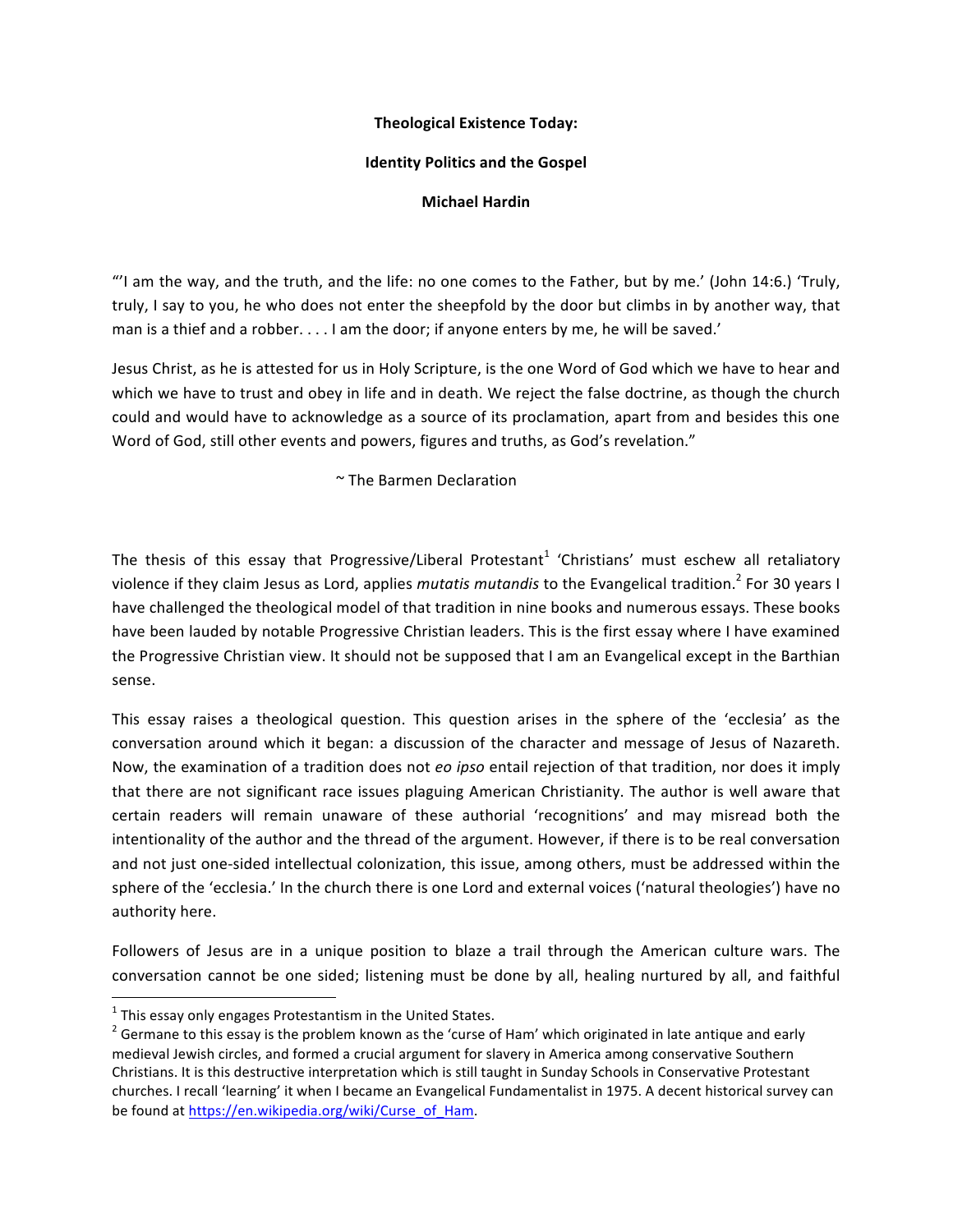witness to Jesus lived by all, Evangelical and Liberal/Progressive. As I have watched this conversation develop, I know of some who listen carefully on all 'sides.' Listening is crucial in order for the pain of the present to be exorcized. It is the manner by which the Christian fundamentalist deals with their pain in relation to the Gospel and the Lord they claim that is addressed here. As Denny Moon said, "sin is the destructive way we handle our pain." If the Liberal/Progressive wishes to know why their message falls on deaf ears to their 'other' Christian members of the Body of Christ, rather than excoriating the 'other' as blind, they might look to the way that discourse is conducted by the vocal minority within their movement which causes alienation. This is a difficult topic to address in the sphere of the ecclesia, dangerous to navigate and fraught with both peril...and promise.

American Protestant Christianity is at a crossroads. In all its forms, conservative and liberal, Evangelical and liberal/progressive, an old question looms large and, by and large, the solution that is being arrived at is the exact same position of Jerusalem Christianity and its identity politics, a politics the Apostle Paul observed and critiqued as the most significant issue facing early Christianity. Identity politics in both its racial and national forms has plagued Christianity from the very beginning. It is not a theological solution but a theological problem.

I will assume that most are familiar what is meant by 'identity politics' and proffer two working definitions: 

"[Identity Politics] is a tendency for people of a particular religion, race, social background, etc., to form exclusive political alliances, moving away from traditional broad-based party politics."

Another definition:

"The laden phrase 'identity politics' has come to signify a wide range of political activity and theorizing founded in the shared experiences of injustice of members of certain social groups. Rather than organizing solely around belief systems, programmatic manifestos, or party affiliation, identity political formations typically aim to secure the political freedom of a specific constituency marginalized within its larger context. Members of that constituency assert or reclaim ways of understanding their distinctiveness that challenge dominant oppressive characterizations, with the goal of greater self-determination."

With these working definitions in mind we turn to the topic at hand.

#### Part 1: The Problem of Liberal/Progressive Ideology: Idolatry in Intellectual Form

In the first century identity politics comes to the fore in Christianity with the insistence of the Jerusalem church that Gentiles become Jews to be considered valid Christians. Jerusalem Christianity, as others have argued elsewhere, was committed to a vision of Jewish-Gentile relations whereby race and Torah obedience (holiness) were equated. Emissaries from the Jerusalem church went all over the Empire to harass Paul's churches and prevailed upon them to accept their version of the gospel and to reject Paul's version. For the Jerusalem church, Gentiles were to blame for the woes that occurred upon the nation Israel. In the Maccabean period there was an intense anti-Hellenism that arose and is evident in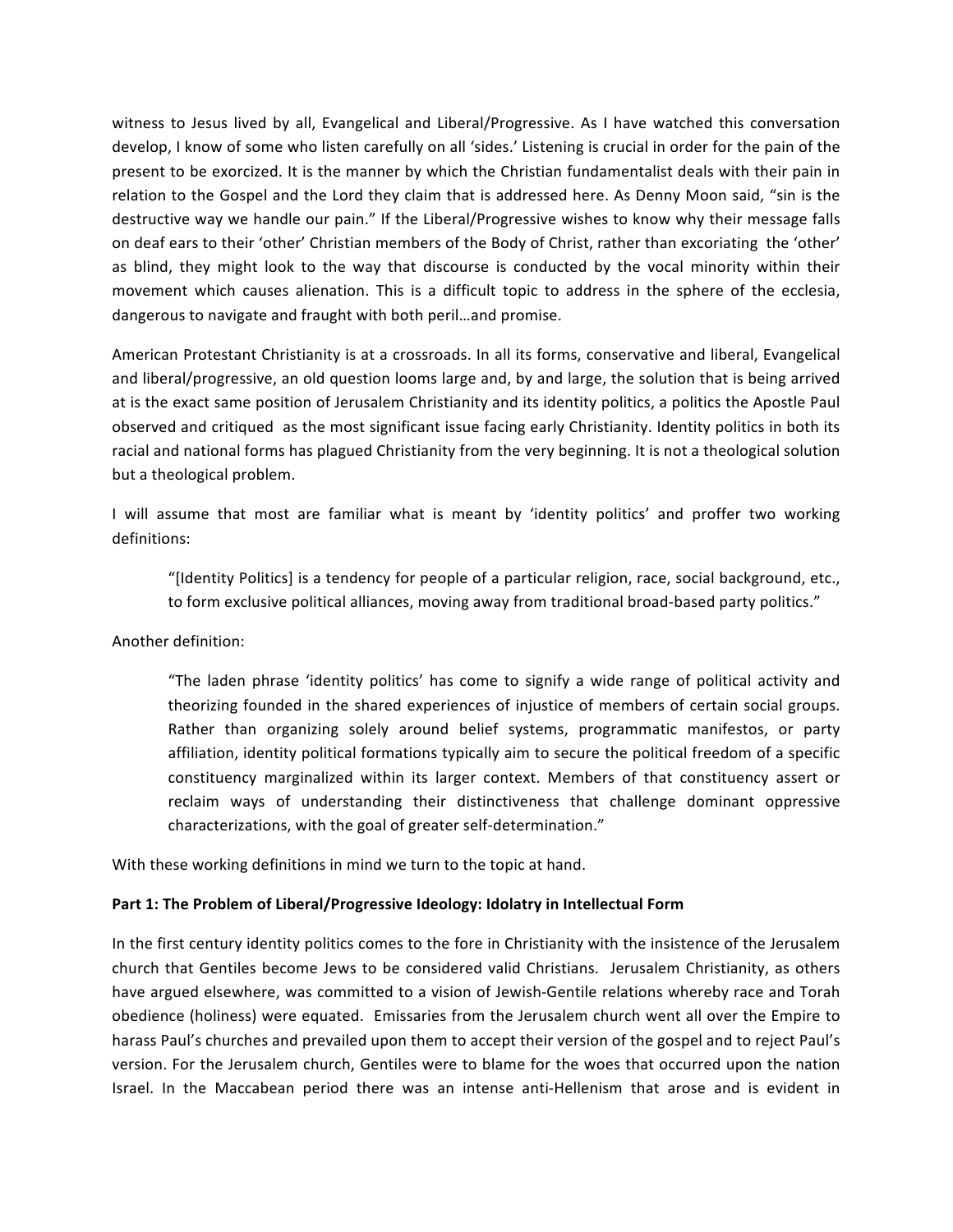literature from that period. One can see, e.g., the way identity politics plays out in the Wisdom of Solomon, and the use of texts like that in Romans 1:18-32, a text which Douglas Campbell has identified as the 'voice ' of the false teacher(s) who had come to Rome. $^3$ 

The letters to the Galatians and Romans are the clearest statement about the problem of identity politics in the New Testament; the books in the Jewish Scriptures that prominently illuminate this are Ruth and Jonah. In all four books, the problem of race relations is highlighted. I will leave aside the discussion of the latter two books and focus on the Pauline documents. I wish to highlight the issue as it rises in the apostolic churches, how it split the church, and the theological implications of taking identity politics as an epistemological and hermeneutical given. This occurs when certain assumptions, presuppositions and conclusions are added to the epistemology and hermeneutics of the Gospel and the end result is the always unhappy marriage of a 'natural theology' with the revelation of God in Jesus of Nazareth. This 'analogia entis' has always been the bane of Christian theology; I have sought to point out how the default position of the traditions influenced by Protestant Orthodoxy are compromised in this regard in a number of my books and essays. Here I intend to show that the exact same phenomenon can be found in certain liberal and progressive Christian traditions (in the USA).

How does a fundamentalist think? In the Introduction to a series of essays in *Religion, Fundamentalism* and Violence, Andrew Gluck suggests that fundamentalism is not limited to religion but extends also to the sphere of the secular.<sup>4</sup> Most peculiar is the conclusion Gluck and many of the contributors draw, viz., the solution to fundamentalism is to be found in liberalism. Ironically, when Gluck contends that "we should beware of calling every fervent expression of religiosity fundamentalism, even when they show a propensity for irrationality  $-$  and even violence. For example there are instances of mass hysteria  $$ sometimes fueled by strong charismatic leadership and exploiting underlying beliefs- that might not qualify as fundamentalism because the belief systems are not clearly defined" he is describing what I will refer to as 'liberal fundamentalism. How does a fundamentalist think?

There are certain moves a fundamentalist makes which I will outline

- 1. There is an absolute authority which must remain unquestioned.
- 2. There is a zeal for that authority which manifests itself in attempts to convert the other to the position of the fundamentalist, whether through rhetorical violence or physical violence
- 3. The fundamentalist has a total position, that is, everything must be subsumed to the fundamentalist view. Similar to #1, any question raised about the worldview of the fundamentalist is deemed heresy at worst or 'the slippery slope' as best.
- 4. There is no equivocating or room for dialogue with a fundamentalist.

So a way to demonstrate this is to say:

<u> 1989 - Johann Barn, mars ann an t-Amhain an t-Amhain an t-Amhain an t-Amhain an t-Amhain an t-Amhain an t-Amh</u>

1. We (fundamentalists) believe every word in the Bible is God's Word.

<sup>&</sup>lt;sup>3</sup> The Deliverance of God (Grand Rapids: Eerdmans, 2009).<br><sup>4</sup> Religion, Fundamentalism and Violence, ed. Andrew Gluck (Scranton: University of Scranton, 2010), 11. See also J. Harold Ellens, ed. The Destructive Power of Religion (Westport: Praeger, 2004), four volumes.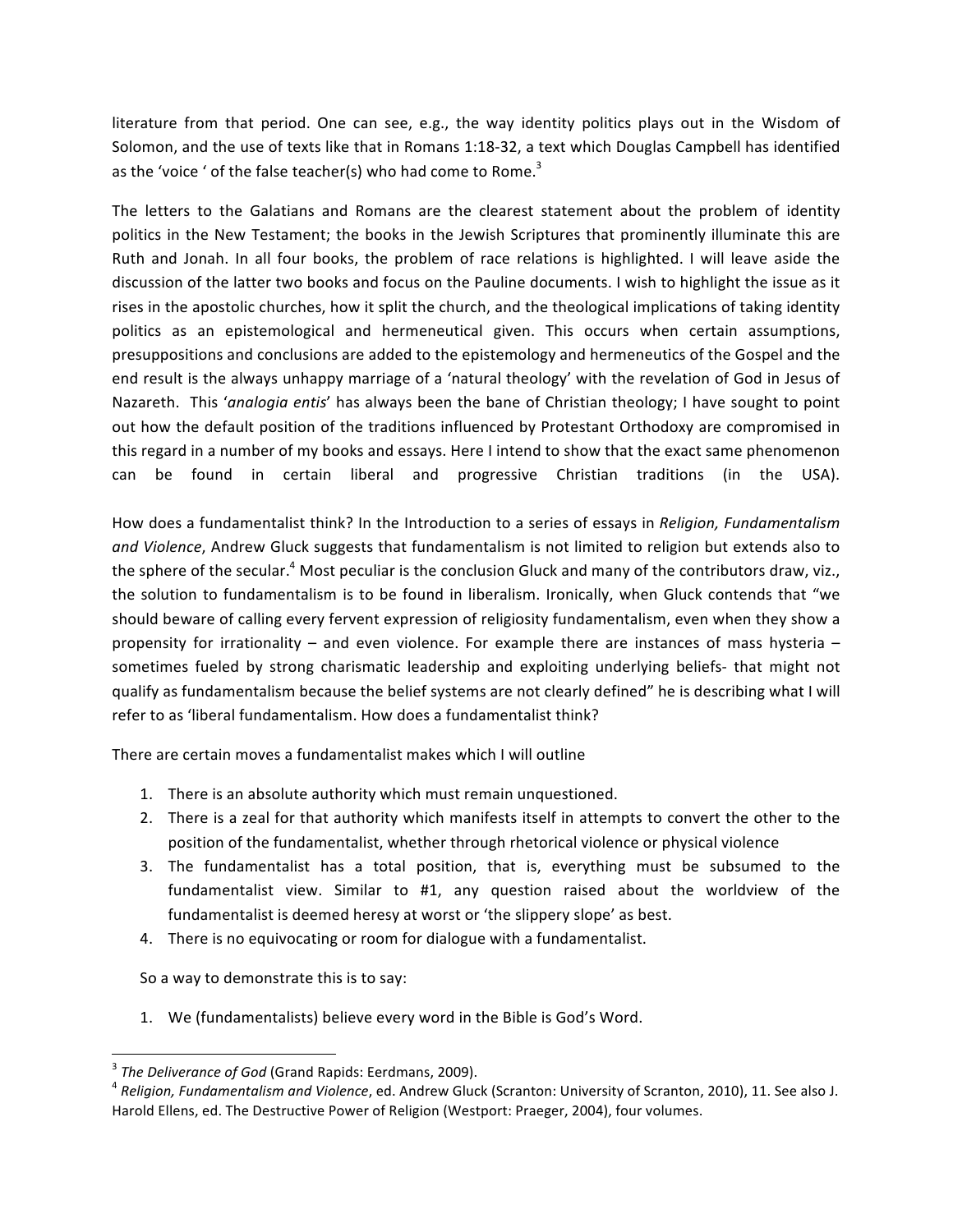- 2. We have the correct interpretation of this authority.
- 3. To disagree with any one part of the fundamentalist rendering is to be marginalized (heretical).
- 4. The fundamentalist must then go on the attack to defend their position.

Now play this out in terms of identity politics:

- 1. We (fundamentalists) believe every word of identity politics given by academic elites.
- 2. We have the correct interpretation of this authority.
- 3. To disagree with any one part of the fundamentalist rendering is to be marginalized.
- 4. The fundamentalist must then go on the attack to defend their position.

There is symmetry between the way Christian conservative fundamentalists and liberal/progressive fundamentalists<sup>5</sup> approach the issue of 'the other.' There can be absolutely no deviation from the viewpoint of the fundamentalist, for them, the issue has been closed and settled once for all. Sadly this sort of orientation has become the clash of two fundamentalisms in the Christian churches in the United States. It is splitting congregations and denominations. Rather than bringing about the transformation of Christianity, Christian fundamentalism, both liberal/progressive and conservative, is destroying it from within. 

Undoubtedly there will be those detractors who will contend that I am over generalizing or abstracting. Such is not the case. Let me proffer examples from my own personal history. In the spring of 2017 I gently challenged a Facebook post by a self-styled 'Progressive Christian' who asserted that Christians had the right to retaliate if attacked and cited a number of texts from the Synoptic Gospel where Jesus was allegedly violent. For example, when I explained that Jesus did not whip people in the Temple and demonstrated how the Greek text is quite clear on that I was called "an elitist.' I was told that the "white pacifist Jesus is preached to keep persons of color in place." This same individual, claiming to speak for Progressive Christianity also cited the Isaiah text in Luke 4 with the hashtag **#NotForWhitePeople**. When I observed, contrary to the viewpoint expressed by my interlocutor, that the citation of Isaiah 61 in Luke 4 was for all people, especially the 'enemy other', I was deemed 'racist' for daring to contradict a person of color.<sup>6</sup> How dare I do such a thing, white allies never contradict the exegesis of a person of color (I had no idea that such a rule existed). To do so, in their view, is to be *eo ipso*, racist.

In this instance there was a complete and total unwillingness to dialogue, there was only the viewpoint of the interlocutor, all other viewpoints were deemed racist. This instant marginalizing of another viewpoint seems contradictory to the postmodern spirit my interlocutor(s) claims. If postmodernism includes the rejection of all meta-narratives, and identity politics is set up as an authoritative metanarrative, is it not ironic that the LPF claims ultimate authority for their viewpoint, a viewpoint from which there can be no deviation? Is it not also ironic that the very same 'open minded' LPF's who castigate the conservative Christian fundamentalists use similar rhetorical strategies and tactics as their counterparts? One could, in terms of René Girard, argue that they are mimetic twins, doubles caught up in a fight, a battle, a war for 'right belief.'

 $5$  I will use the shorthand LPF for Liberal/Progressive Fundamentalist/ism.

 $^6$  On which see my exegesis of Luke 4:16-31 from *The Jesus Driven Life* below in Part 2.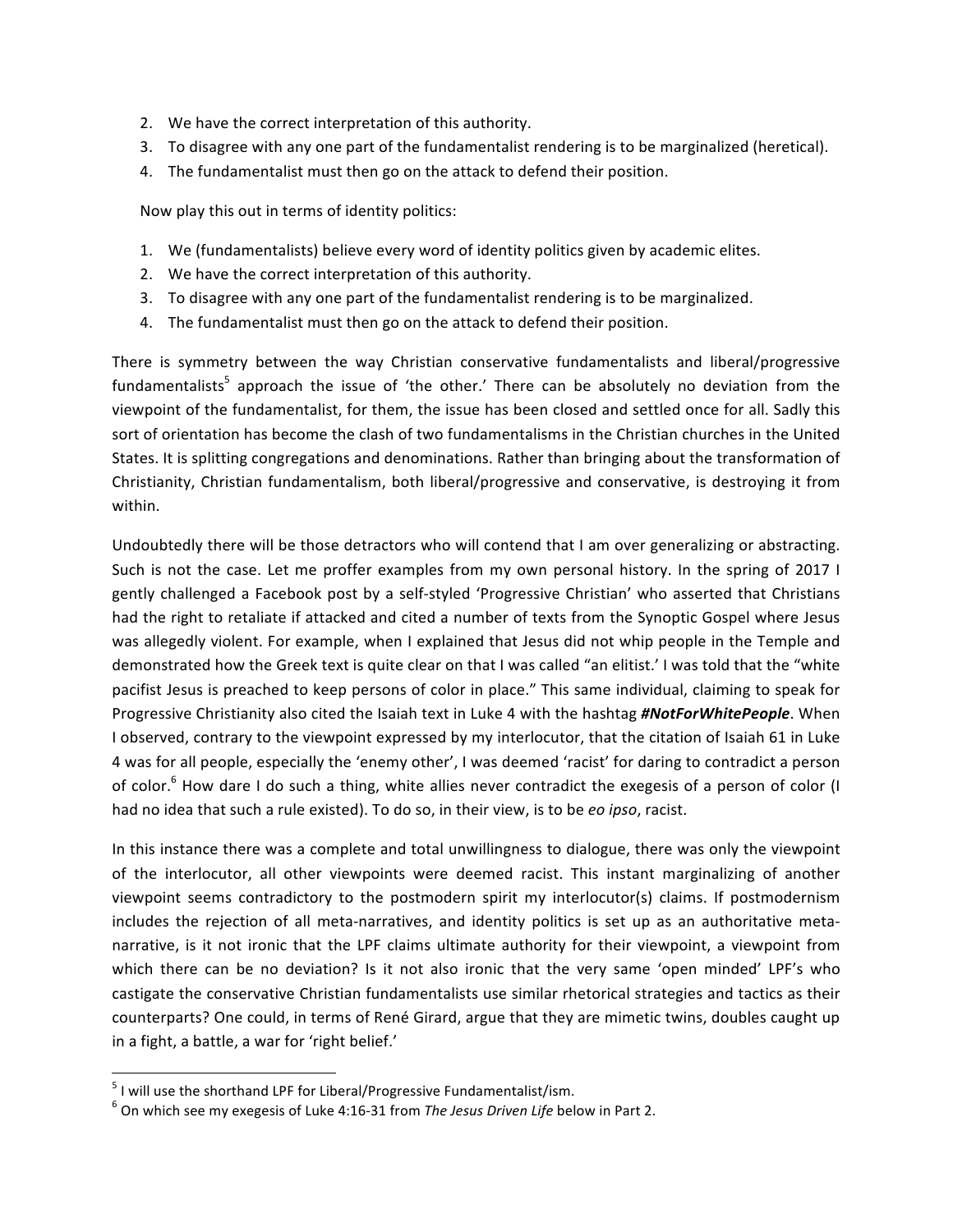The LPF is as unable to recognize the fundamentalism of their position as their conservative counterparts. Every fundamentalist believes that what they are doing is correct, right, just and good or they would not be doing what they do or saying what they say. Again I find it profoundly disturbing that the rejection of certainty in postmodernism by the LPF is only for 'the other'. Is it not the case the LPF is certain of their moral position? Have we not seen the evidence of this in the academy today where institutions of higher education are being held captive to an ideological platform which cannot be questioned and where any slight deviance is punished with termination or discipline and ostracism? Whence does such certainty arise in a position which denies certitude? It arises from unquestioning blind obedience to a meta-narrative that has been in the process of development since the 1960's in America. It arises as a mimetic double of conservative religious fundamentalism, both replete with apologetics, experts and texts.

Here I give another personal example. While I have publicly acknowledged that 'white privilege' is a social reality and must be recognized and morphed into 'privilege for all' or 'no discrimination based upon social constructs', I have refused to accept the notion of white guilt.<sup>7</sup> The attribution of historical guilt to the current generation would be feasible if it could be shown that all white persons were 'racist' in their attitudes, orientations and actions. However, such is not the case and this attribution of guilt to the white male is the single reason that many are now questioning the Liberal/Progressive view of the Gospel. The requirement to toe the line, to believe every tenet of LPF faith, to submit to the governing experts is just another form of intellectual totalitarianism. Again is it not ironic that the very people who reject meta-theories because they are 'totalizing' have themselves created an identical form of narrative which is just as totalizing?

Without realizing it, the LPF and conservative fundamentalist are engaged in a battle which is aptly described by Pinkaj Mishna, he calls our time the Age of Anger.<sup>8</sup> His thesis is simple, we are experiencing the conflict of two alternative views of the Enlightenment, that of Voltaire and that of Rousseau. Voltaire would bring enlightenment at the end of the sword, following Augustine; Rousseau would also bring enlightenment at the end of the sword of nationalism. Both brought enlightenment the same way Augustine and Aquinas would: through Inquisition. As Augustine opined, it is better to convert a person at the end of a sword than see them burn eternally in hell. So our so-called enlightened forebears believed that the only way to make their viewpoint universal was to use coercion, force and violence. The Enlightenment did not produce the end of violence, it only exacerbated it. In our own time, intellectual elites are reprising the arguments of Voltaire and Rousseau, sometimes co-mingling components of both (as Mishna notes) and they are joining in the mad chorus to expel any who deviate

 $^7$  The LPF rejects the Genesis myth and the use the apostle makes of it when raising the question of theodicy. Any worldview worth its salt has to deal with the question of theodicy and the LPF does so by importing the original sin/guilt doctrine, first as a neo-feminist rendering of western history then as a screed against the white male in American history. This is not to say that white male hegemony is not and has not been a serious issue, however it does not begin with the white male and can be traced back in evolutionary terms to our primitive ancestors who 10,000 years or more B.C.E. were certainly not Caucasian. This is an ancient problem, it has been experienced this past two millennia as a white male problem and as such Christian white males must be willing to allow the transition to a more just and fair society with equanimity. Joining in solidarity with historically victimized people groups entails weeping with those who weep, but can never join in cries for retaliation.

<sup>&</sup>lt;sup>3</sup> Pinkaj Mishna*, Age of Anger* (New York: Farrar, Strauss and Giroux, 2017).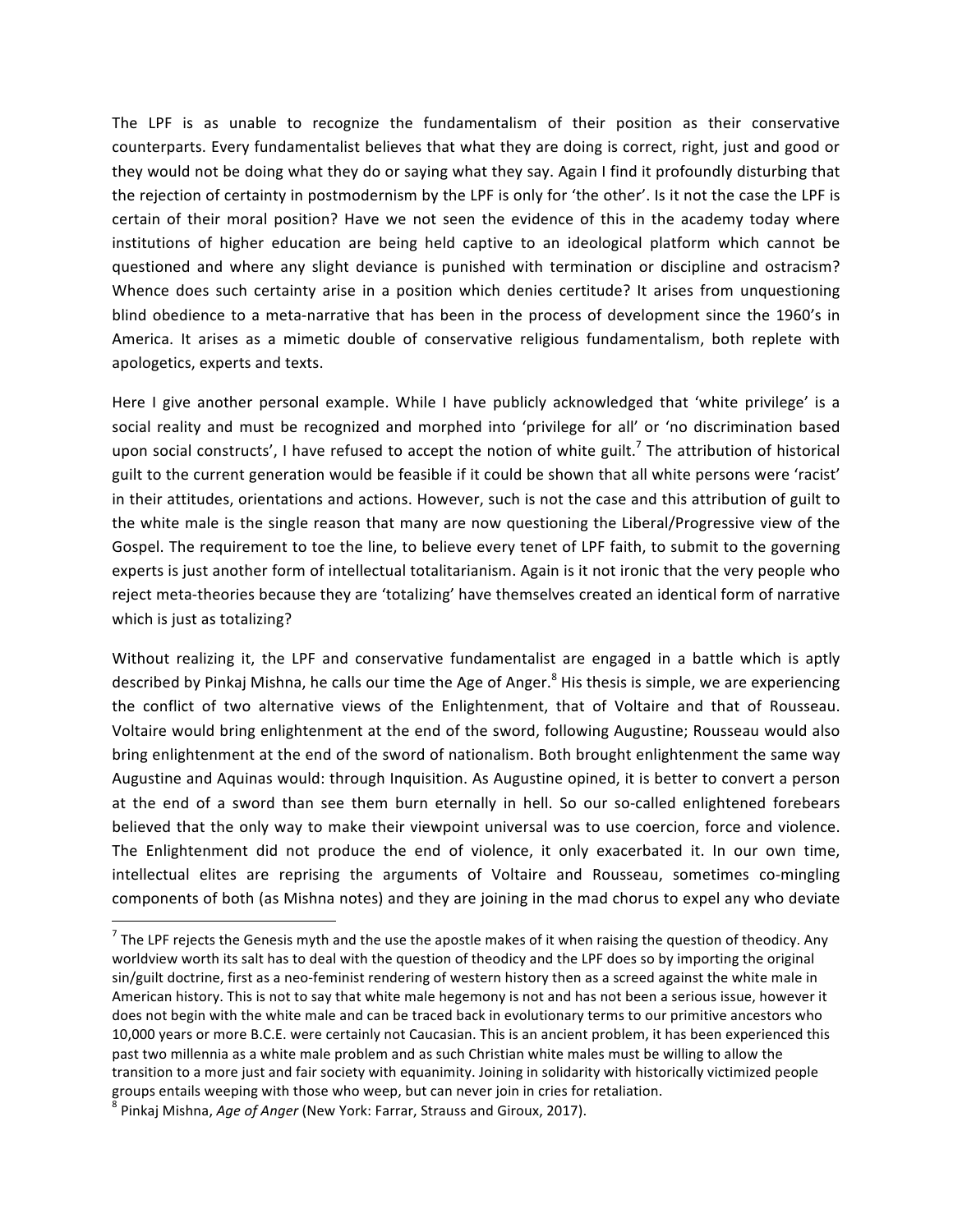from their definitions and platforms. It has become an intolerable situation in both the University and the church in America.

Of course, the LPF is going to demur, for they must. At this point they are obligated to attack these arguments, not because they are faulty but because they are critiquing the totalitarian ideology of the LPF. Engagement cannot be had at this point for the LPF, who like their conservative counterpart, cannot give one inch; this is how total their certainty is. They must find counter arguments, utilize apologetics and engage sadly in *ad hominem* attacks naming those who deviate from their position as *eo ipso* racist. That they do this is the sign that they have deceived themselves and compromised their postmodern position.

The LPF who has no view of the authority of Scripture at worst or a distorted hermeneutic at best will always challenge an appeal to the Bible. Rational exegesis, or the historical-critical method is disdained for an alleged 'hermeneutics from below' but the LPF is not at all meaning the same thing as Bonhoeffer did when he coined this term in 1944.<sup>9</sup> The LPF imagines themselves concerned for victims and rightly so. They imagine that advocating for the victim calls for social solidarity and rightly so. They further imagine that the end justifies the means and their viewpoint must prevail at all costs. This Bonhoeffer did not do or suggest; if anything he struggled mightily with this complex issue, an esteemed virtue in short supply in America today.<sup>10</sup>

Let me come back to my example of the hashtag **#NotForWhite People**. Bonhoeffer never distinguished himself from his people which is why on his second trip to America in 1939, rather than play it safe and remain in America he decided to return to his beloved Germany to suffer her fate with his people. Nowhere does Bonhoeffer say that the Gospel is #NotForNazis. Never. Yes he is actively engaged in opposing the theology of the German Christian Movement, as was a small portion of the German Evangelical Tradition evidenced in Barmen, however, one never finds Bonhoeffer assailing those who had become 'Christian Nazi's' as less than human. Nor does one find Barth doing so. Both theologians took on the theology of the *Deutsche Glaubensbewegung*, and they criticized the thinking of those who, like Emmanuel Hirsch, would embrace Nazi ideology, but one does not find them engaging in the kind of totalitarian tactics of our contemporary LPF's in America or rejection of them as persons. The line Bonhoeffer and Barth draw is a theological line in the sand; inasmuch as there is no cohesive or coherent systematic theology from the LPF, we too will draw a line in the sand using categories drawn from the biblical and theological sciences.

<sup>&</sup>lt;sup>9</sup> Dietrich Bonhoeffer, Letters and Papers from Prison (Minneapolis: Fortress, 2010).

<sup>&</sup>lt;sup>10</sup> The argument that Bonhoeffer was complicit or condoned violence against the Third Reich has been a contentious question in Bonhoeffer studies since its inception in the 1960's. Fascinating is the fact that both liberal Bonhoeffer interpreters and the conservative Evangelical interpreter Eric Metaxas argue that Bonhoeffer would approve of the use of violence in order to 'save lives.' The most recent challenge to this are the essays in Mark Thiessen-Nation's *Bonhoeffer the Assassin?* In my forty years of engaging Bonhoeffer I would argue that perhaps there was a turn to this logic following the Finkenwalde period which can be seen in the posthumously published *Ethics*, but that a turn back toward pacifism is clearly indicated in the christology of the *Letters and Papers from Prison*.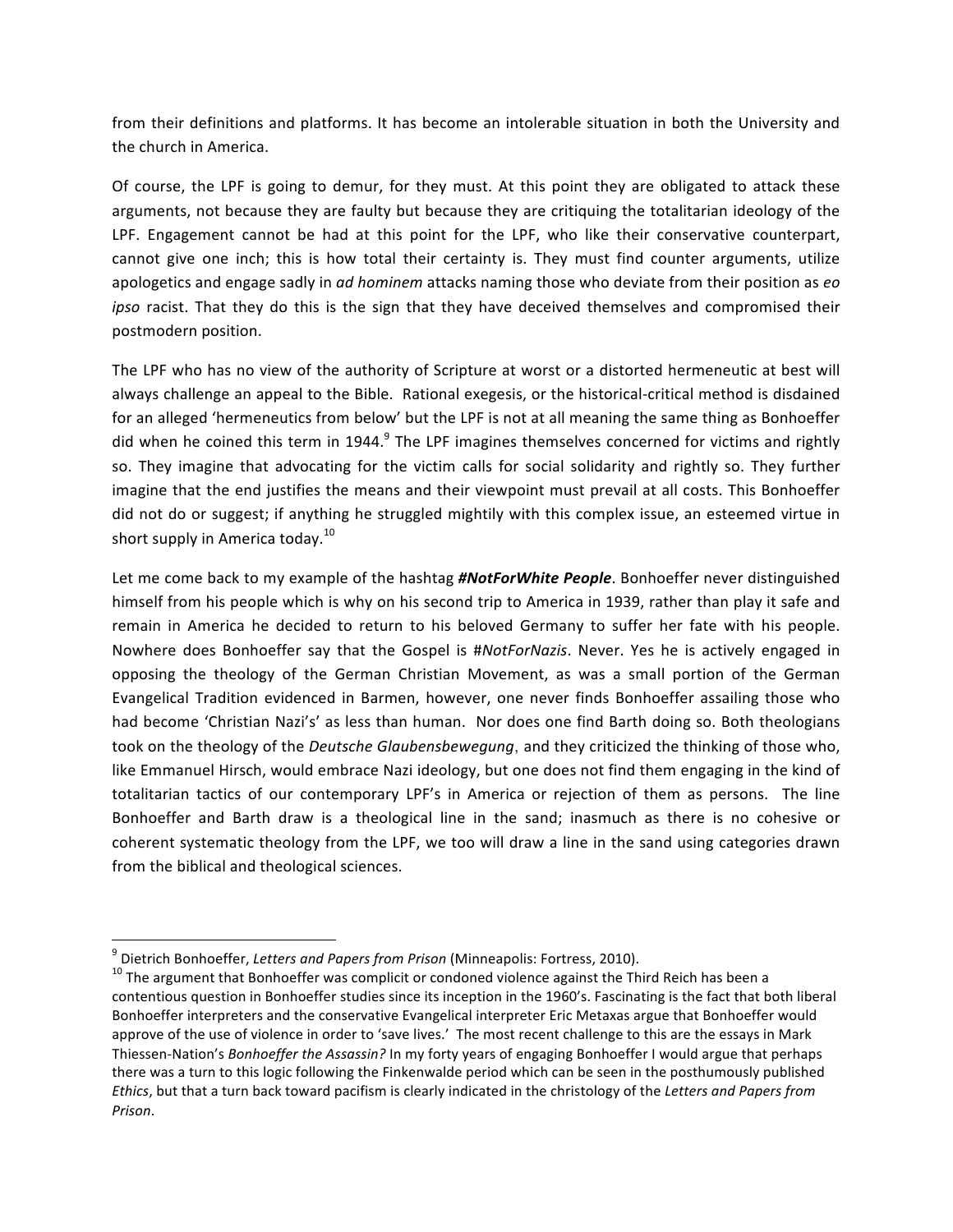It is the importation of other categories, alternate epistemologies and alien hermeneutics which creates the problem for the Christian who remains oblivious to the fact that when other sources are brought into conversation with the Gospel there is always a tendency to subsume the Gospel to these categories. This is common practice among LPF essays, books, blogs and social media. One finds this as well in a plethora of contemporary American biblical and theological studies. This is an allegedly intellectual theological enterprise, replete with footnotes and authorities; however, the inevitable twisting of the messages of Jesus and Paul lends itself to any number of reasons why the LPF and allies will not engage the question of retaliatory violence. If they do they risk the ire of communities of color. The question of retaliatory violence in the sphere of the church, however, must be asked with reference to the Lordship of Jesus Christ, particularly since it was so essential to his mission and why the Father sent the Son into the world.

At this juncture mention must be made of what is known as 'public theology.' Public theology is the purview of the person who is not beholden to a denominational position, often taken by independent scholars. The work of a public theologian is to translate the Gospel into categories that are secular and thus can have a real world impact for change. I have been called a public theologian, but I have chosen to interpret such a phrase as indicating that while I do theology 'publicly' (rather than in an institution) it is always within the domain of the church, that specific sphere of dialogue that acknowledges Jesus is Lord. There is much to be praised in public theology and theologians. Where public theologians can go amiss is when they fail to reckon with the problem of 'natural theology' in their model. When categories taken from the social sciences are used to define the Gospel, rather than the Gospel giving the categories by which it is to be understood, we are no longer engaging in theological science but the deformation of the Gospel. The public theologian may conclude that while Jesus spoke to the issue of violence, non-retaliation and forgiveness, this discourse is not applicable to those who are experiencing 'systemic oppression.' This may be well be the case, but in the sphere of the Church among those who name Jesus as Lord and where the question of the Gospel is at stake, this discourse is essential. To this we now turn.

#### Part 2 Identity Politics in Jesus and Paul: Case Studies in Nazareth and Antioch

The issue of race relations ran deep in Second Temple Jewish theological and political thinking. The conquests of Alexander the Great, circa 300 B.C.E. had brought Hellenistic thought and the Greek language (Koine) to Palestine. This was embraced by the intellectual and aristocratic elite but thoroughly rejected by the agrarian population and lay movements that had begun to develop in and around the time of the Maccabean revolt (167 B.C.E.). The vast majority of Second Temple Jewish literature (sans Philo, Josephus and certain Jewish-Hellenistic pieces) is anti-Gentile. Gentiles are not part of the *ethne Theou*. This vacillating orientation can be found by examining the post-exilic prophetic tradition where one finds certain prophets forecasting doom on the Gentiles while others have a vision of Gentiles coming to Jerusalem to worship (are we to presume that they have now become Jews?).

The eschatology of Second Temple Judaism, only found outside the Hellenizing circles, is replete with discussions of God's fiery anger at the gentiles, how God will destroy the gentiles and that gentiles are to be avoided at all costs. I Enoch and the Dead Sea Scrolls both testify to this as does pre 70 C.E.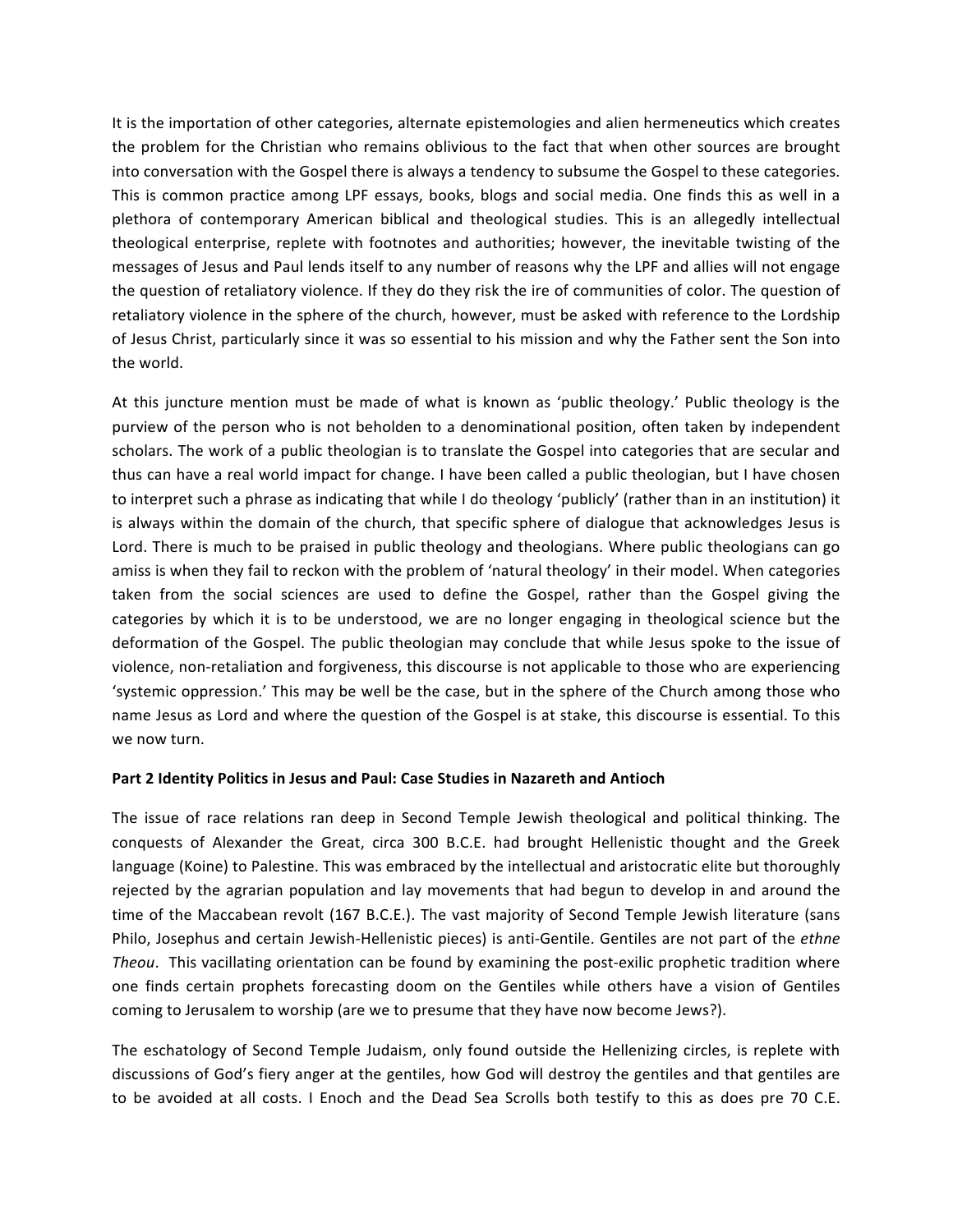Pharisaic halakha, particularly that of the school of Shammai (in which Paul was trained).<sup>11</sup> Volumes have been written on Jewish-gentile relations during this time and it suffices to say that there is a consensus that the problem of the 'ethne' looms large in this discussion. In other words the presenting issue, then as now, was race. The entire project of the New Perspective on Paul was the recognition of this fact and that the apostle Paul was not against Judaism or Torah per se but rather stood against a particular use of Torah by parties prone to 'identity politics' in the first century C.E. Evidence for this is that the phrase 'works of the Torah' has nothing to do with earning salvation or what Lutheran justification theory does with it. $^{12}$ 

The same could be observed in studies on the historical Jesus for the last seventy years. The massive criticism of the criterion of dissimilarity in the Third Quest for the Historical Jesus has led to renewed interest in the culture of Jesus and his Jewish existence. It is sad but true that Jesus' Jewishness was often perceived of as antiquated or of little relevance to his message or simply, following Bultmann and later The Jesus Seminar led by Robert Funk utilizing the criterion of dissimilarity, that the Gospels present very little of historical worth or value regarding Jesus of Nazareth. This is an extreme position and has not won popular acceptance among the majority of credible Jesus scholars. Jesus was Jewish; his message is to be completely understood in light of this and any attempt to deny this is a denial of his humanity.<sup>13</sup> So let us turn to the incident at Nazareth.

We have learned from modern theologians that what one says about Scripture and how one uses it can be two different things and that how one uses Scripture is the real indication of what one believes about it. I notice, for example, that many preachers use Scripture as a diving board, they quote it and then jump off into a pool of ideas, leaving the biblical text behind. What they say might be good or true or even relevant but it has little or no connection to the passage under discussion. Other preachers I have heard treat Scripture like they are in a  $7<sup>th</sup>$  grade science class dissecting a frog. They notice with some

 $^{11}$  The author of Acts reports that Paul was trained under the grandson of Hillel, Gamaliel II. Unlike his 'liberal' grandfather Hillel and his father Gamaliel I, Gamaliel II switched parties to the more conservative *perush* halakha of Shammai. Like Dunn, I see a direct correlation between Paul and Qumran in the phrase 'works of the Torah' which in both texts indicates a halakic hermeneutic position. Paul's contention to the Galatians is that they are not saved by a particular 'required' interpretation of Torah but by Christ's fidelity. I follow those who understand the phrase 'pistis Christou' as a subjective genitive. On that debate see Michael F. Bird and Preston Sprinkle, The Faith of Jesus

*Christ: The Pistis Christou Debate* (Milton Keynes: Paternoster, 2009)<br><sup>12</sup> See E.P. Sanders, *Paul and Palestinian Judaism* and *Paul, the Law, and the Jewish People*; James D.G. Dunn, *The New Perspective on Paul*; Peter J. Tomson, *Paul and the Jewish Law*; J.L. Martyn, *Theological Issues in the Letters of* Paul as well as his Galatians commentary (Anchor Bible); Gabriele Boccaccini and Carlos A. Segovia, Paul the Jew. Douglas Campbell has brought the entire twentieth century discussion to a new level in his apocalyptic reading of Paul, following Martyn (and J. Christian Beker) in *The Deliverance of God* and other books. On this orientation, which in my opinion is able to best explain the Pauline data, see Joshua B. Davis and Douglas A. Harink ed., *Apocalyptic and the Future of Theology*; Ben C. Blackwell et. al. eds., *Paul and the Apocalyptic Imagination*; and Chris Tilling ed., Beyond Old and New Perspectives on Paul; Douglas Harink, Paul Among the Postliberals (Grand Rapids: Brazos, 2003).

<sup>&</sup>lt;sup>13</sup> James H. Charlesworth has been one of the leading American lights in this regard. See *Jesus and the Dead Sea Scrolls* (New York: Doubleday, 1992); *Jesus' Jewishness* (New York: Crossroad, 1991); *Jesus Within Judaism* (New York: Doubleday, 1998). Other Jesus scholars of note in this vein include Bruce Chilton, J. Duncan M. Derrett, Geza Vermes, David Flusser, E.P. Sanders, Bernard Lee, Joachim Jeremias, Ben Witherington III, N.T. Wright, *inter alia*.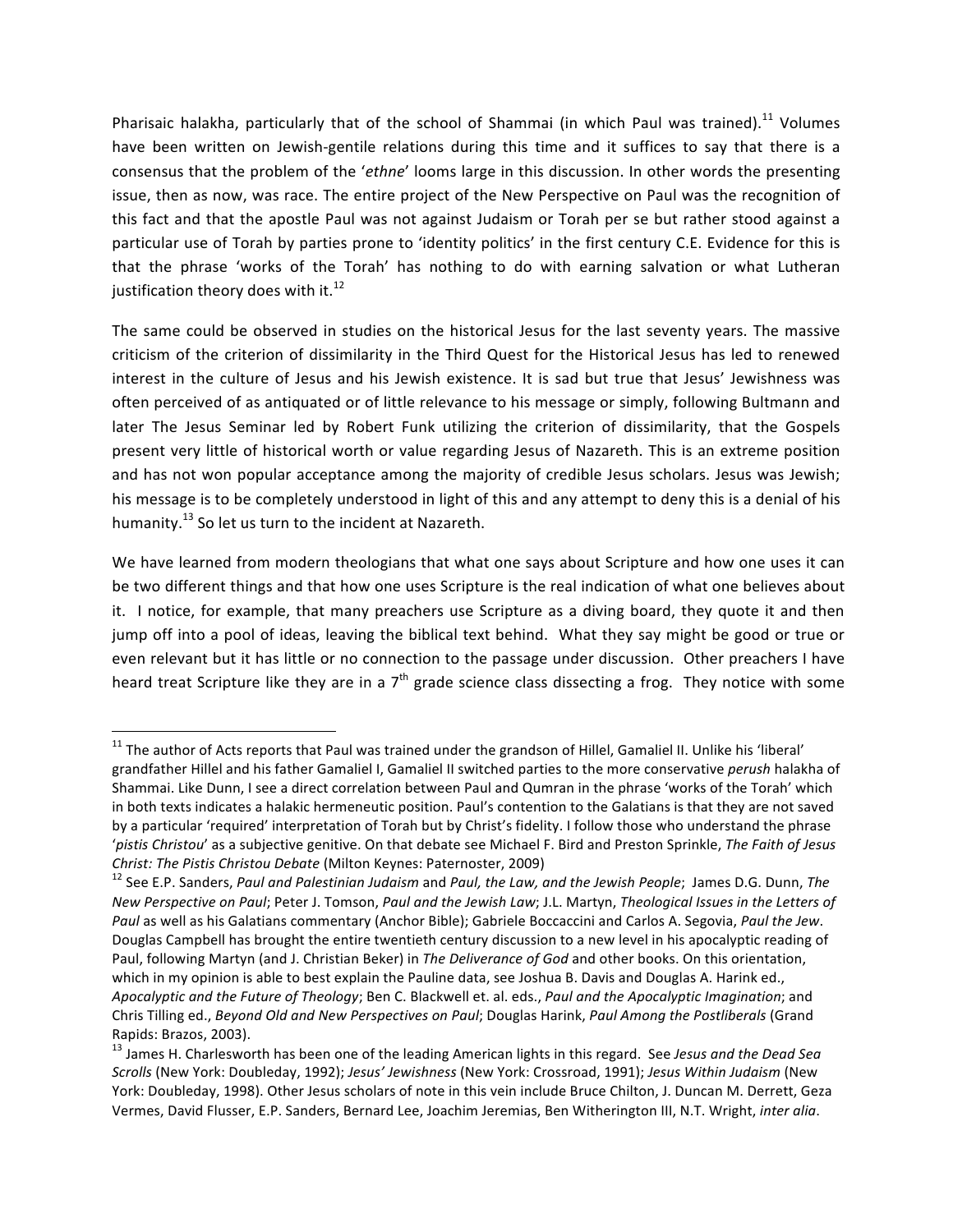repugnance the things they don't like and can be quite critical of the process of having to figure out what lies before them.<sup>14</sup>

Some have a high view of Scripture by which they mean Scripture is the Word of God, inspired and without error, yet the way in which they use it betrays that they really don't take it very seriously. These folks ignore context and a text without a context is a pretext. These folks have what I call the Old McDonald approach to the Bible, here a verse, there a verse, everywhere a verse verse. Contemporary fundamentalist preaching is like this, a string of verses on a chain like pearls that all make whatever point the preacher is seeking to get across.

Protestants frequently argue that because Jesus quoted the Jewish Bible, this means that he accepted its authority as a whole. When they do this they import a modern view of the authority of Scripture back into the past. I noted earlier that there were many and varied views of the authority of the biblical writings and that not all groups in Jesus' time had the same view of biblical authority. It is also true that the way the New Testament writers and Jesus quote and interpret Scripture follows certain patterns in their culture. Groups in Jesus' day had rules or guidelines for interpreting the biblical text. The key question for us and one that is rarely raised is this: Did Jesus have a way of using his Bible that was different from those around him? I want to suggest that he did.

The key text for us to explore in this section will come from Jesus' inaugural sermon at his hometown synagogue in Nazareth found in the Gospel of Luke. To be fair, many critical scholars see the hand of the Gospel editor all over this text, noting that many phrases are typical of Luke.<sup>15</sup> Nevertheless, I suspect that there is an authentic story underlying this text inasmuch as Jesus' first sermon almost gets him killed. As I hope to show, there is also a tremendous congruity with how Jesus interprets the Scripture in this text and his way of understanding both theology and ethics that we saw in chapter 1.

In Luke 4 Jesus returns to his hometown in Nazareth after having been baptized and then tested in the wilderness. He enters the synagogue and is asked to be the Scripture reader.<sup>i</sup> In Jesus' day this could have taken two forms, the first is the actual reader (vocalizer) of the Hebrew text that would not have been understood by Galileans.<sup>16</sup> It would be like someone reading from the Greek New Testament in church today. The second role would be that of a translator/interpreter known as a *targumist*. This person would not read from a scroll but recite from memory a 'standard' translation (a *Targum*) in

<sup>&</sup>lt;sup>14</sup> The following pages are adapted from my book *The Jesus Driven Life*.<br><sup>15</sup> James R. Edwards, however, notes the number of Hebraisms found in this text, *The Hebrew Gospel & the Development of the Synoptic Tradition* (Grand Rapids: Eerdmans, 2009), 300-301. Luke's introduction to his work (Luke 1:1-4) indicates his use of sources, one of which may have been a Hebrew Gospel. On Luke 1:1-4 see also

Richard Bauckham, *Jesus and the Eyewitnesses* (Grand Rapids: Eerdmans, 2006), 114-124. 16 Martin Hengel *The Charismatic Leader and His Followers* (New York: Crossroad, 1981), 45 n.19 quotes Strack-Billerbeck (4.156) "Reading the Scriptures in the synagogue was something which, apart from some exceptions, everyone could in principle do." Hengel goes on to observe that this was also true of targumists.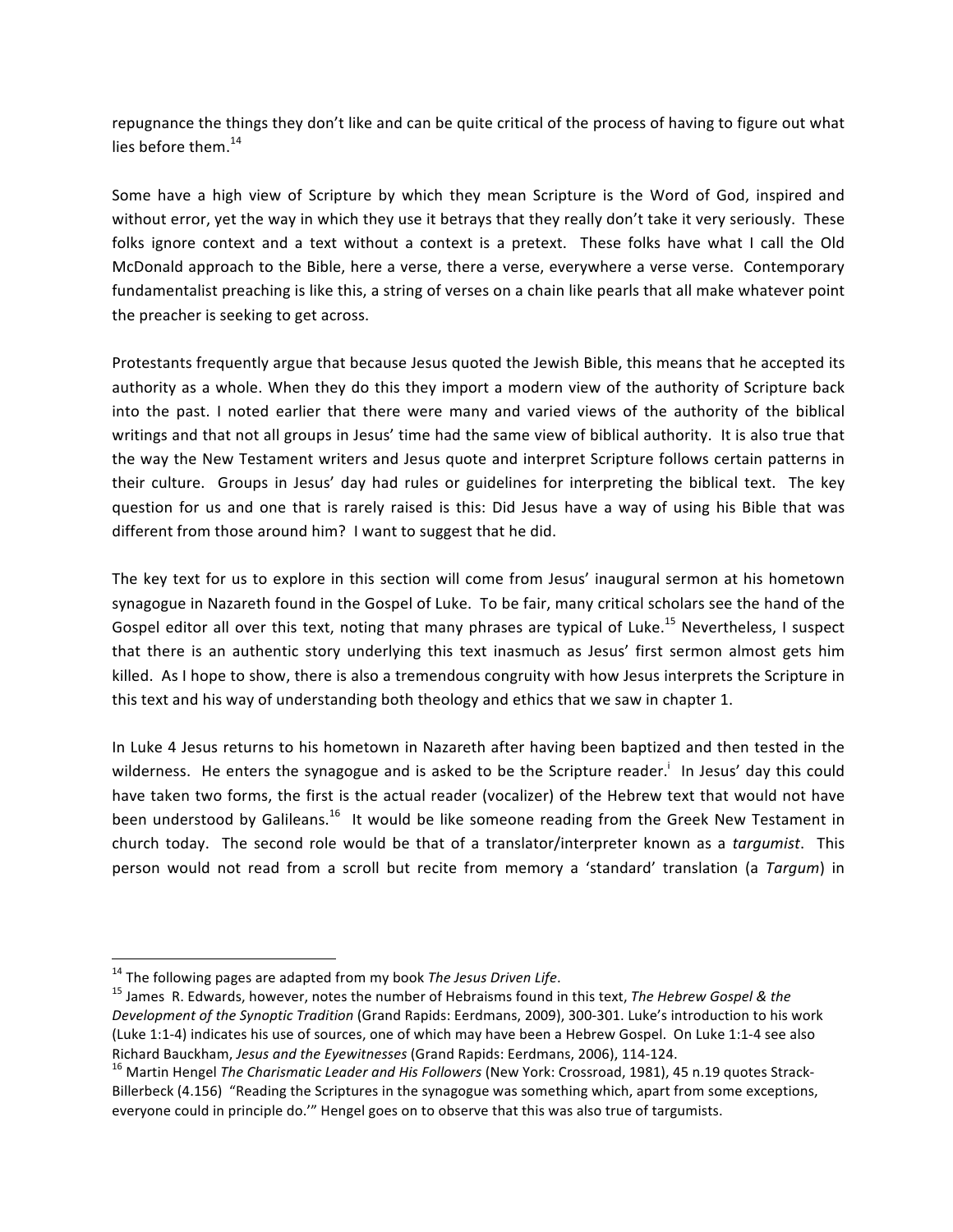Aramaic that was the common Semitic tongue in Palestine.<sup>17</sup> Luke appears unclear as to which role Jesus took, perhaps conflating both roles into one.

Nevertheless in Luke, Jesus arises takes the scroll and reads from Isaiah:

"The Spirit of the Lord is on me, because he has anointed me to preach good news to the poor. He has sent me to proclaim freedom for the prisoners and recovery of sight for the blind, to release the oppressed, to proclaim the year of the Lord's favor."

After this he rolls the scroll up, hands it over to the attendant, who puts it away and then Jesus sits down. The sermon was short and sweet. He says, "Today this text has been fulfilled in your hearing." Now what follows is strange for at first it appears that the listeners are quite glad for what Jesus said. But he retorts rather sarcastically and proceeds to cite two examples to justify his sarcasm. It is at this point that the crowd wants to take him out and kill him by throwing him off a cliff.

This really doesn't make much sense. Some interpreters might argue that what got Jesus in trouble was some sort of 'divine' claim, that God had anointed him to be special. But is such the case? In order to see what is happening we shall note three critical but interrelated aspects of the text. First, is the way Jesus cited the text compared to what is actually in Isaiah, second, the translation problem of verse 22 and the third is why Jesus uses these specific examples from Elijah and Elisha.

When I teach this passage I point out that Isaiah  $61:1-2$  is one of the most popular passages found in Judaism. It is cited in the Dead Sea Scrolls and other writings as well as in rabbinic literature. Have you ever seen a football game where, after a touchdown, somebody holds up a sign in the end zone seats that reads "John 3:16"? If they had played football in Jesus' day, that sign would have read "Isaiah 61:1-2." What made it so important was that it was a lectionary passage for the Year of Jubilee. This was a text that expressed the hope of Israel for liberation from the bondage not only of spiritual dis-ease but also political and economic oppression. The vision of Isaiah was one of *shalom*, wholeness in all of life.

The first thing to notice is that Jesus does not cite the entire text but eliminates one very important line, "and the day of the vengeance of our God." The question is why did he do this? Some suggest that now is the time of grace and so Jesus holds off on quoting the text about God's vengeance since that will come later at the end of time. But nowhere else does Jesus seem to quote the biblical text in this

<sup>&</sup>lt;sup>17</sup> Bruce Chilton has shown the influence of the Isaiah Targum on Jesus' teaching on the 'kingdom of God' in *A* Galilean Rabbi and His Bible (Wilmington: Michael Glazier, 1984); Isabel Ann Massey shows the parallels between the Sermon on the Mount and the Aramaic Targums, *Interpreting the Sermon on the Mount in the Light of Jewish Tradition as Evidenced in the Palestinian Targums of the Pentateuch* (Lewiston: Edwin Mellen, 1991).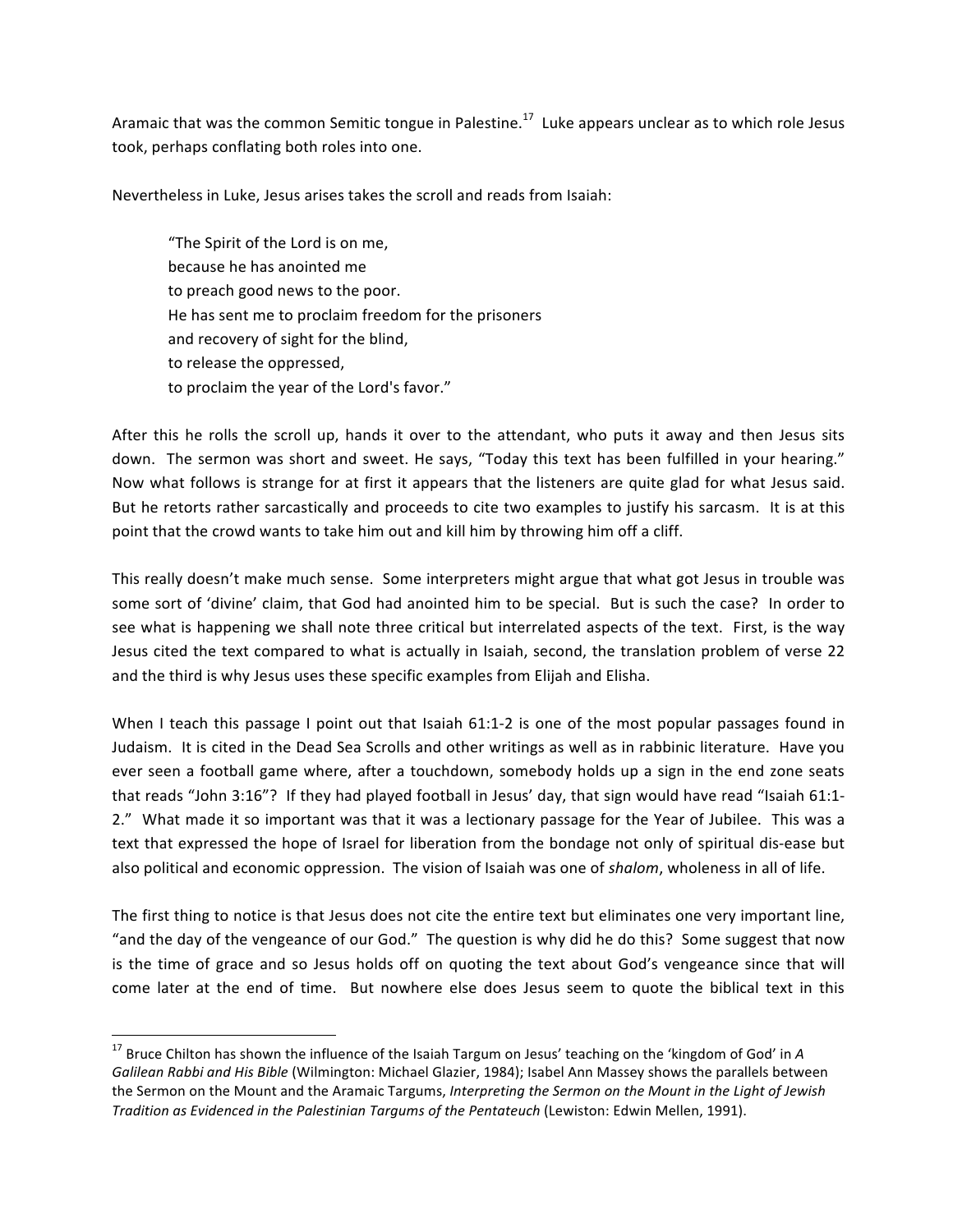fashion, and he never seems to break the work of God into dispensations or periods of time. So something else is going on here.

Second is the problem of translation that arises in Luke 4:22. Most translations indicate that the crowd was pleased with Jesus. These same synagogue hearers then comment, "Isn't this Joseph's son?" The intonation we are supposed to supply would be something like "Oh, what a fine sermon and what a fine preacher Jesus has turned out to be, his father would be so proud!" But is this the case?

The Greek text is quite simple and the King James has adequately translated this "and all bore witness to him." This bearing witness in the KJV is neither positive nor negative. Why then do translators say, "all spoke well of him?" Translators have to make what is known as a syntactical decision, they have to decide whether or not the "bearing witness" is negative or positive. Technically speaking they have to decide if the dative pronoun "to him" is a dative of disadvantage or a dative of advantage; was the crowd bearing witness to his advantage or to his disadvantage? If it is the former case then the intonation we gave to "Isn't this Joseph's son?" above would make sense and Jesus immediately following gets sarcastic for no reason, but if it is the latter then we could just as well translate this text as "and all spoke ill of his sermon", that is, they didn't like what he did, then the intonation of the phrase "Isn't this Joseph's son?" should be rendered something like "who does Jesus think he is coming into our synagogue and saying such things?" With this alternate, preferable translation, of verse 23 Jesus is not being sarcastic but is responding to the negativity of the listeners.<sup>18</sup>

A third point to be made concerns the two examples Jesus cites from two of Israel's greatest prophets, Elijah and Elisha. In both cases Jesus notes that God worked not within the bounds of Israel but outside the chosen people when he sent these prophets to feed and heal. What is the connection between what these prophets did and what Jesus did when he quoted the Isaiah text and why did the crowd get angry enough with him to want to kill him?

We noted that when Jesus quoted the Isaiah text he did not quote the phrase "and the day of the vengeance of our God." If, in popular opinion, part of the promise of jubilee was that God would deliver Israel from her oppressors, and if that expectation was that God would punish her oppressors, then the phrase "and the day of the vengeance of our God" would be an aspect of the longed for and hoped for deliverance by which Israel's enemies would be cast down. Political deliverance was perceived as an aspect of God working wrath on Israel's enemies. By eliminating this line, Jesus also eliminated the possibility that jubilee included God's wrath upon whoever was oppressing Israel. His words were indeed "gracious words" ("words of grace").

<sup>&</sup>lt;sup>18</sup> Joachim Jeremias, *New Testament Theology* (New York: Scribner's, 1971), 206 who also notes "In Matt. 11:15 he [Jesus] passes over the eschatological vengeance on the Gentiles, although it is announced in all three Old Testament passages which he takes up (Isa. 35:5, 29:18f; 61.1). This omission of the vengeance is part of the offense of the message against which Jesus issues a warning." See also Matt. 23:31 for another example of *marturein* as a dative of disadvantage. Kenneth Bailey also notes this use of the dative in *Jesus Through Middle Eastern Eyes* (Grand Rapids: Eerdmans, 2008), 151.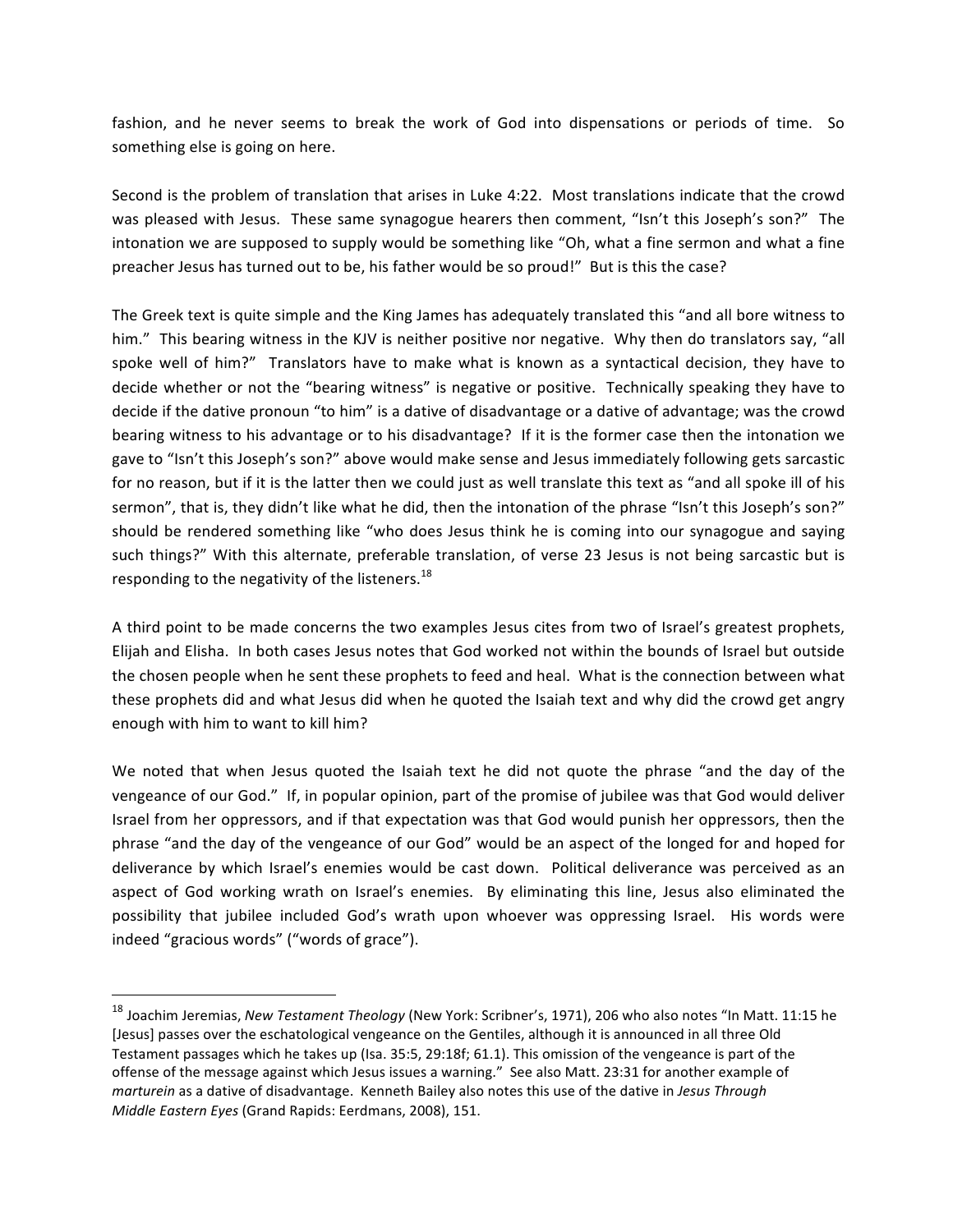The citation of the two examples of Elijah and Elisha then justify Jesus' exclusion of this vengeance saying for both prophets had worked their healing miracles among foreign outsiders, those whom God was supposed (in popular piety) to hate. In short, Jesus is saying to his synagogue hearers "Jubilee is here, not only for you but also for those you hate; in fact God also goes to your oppressors with this message of jubilee, deliverance and salvation." Now we can begin to understand why they got so mad at him.

But there is a further implication to be drawn from this. By eliminating the phrase regarding God's vengeance, Jesus is removing the notion of retributive violence from the doctrine of God. He is in effect saying that God is not like you think, loving you and angry with those you hate. There is a great bumper sticker making the rounds these days that captures this problem. It says "Isn't it convenient that God hates the same people you do?" Like ancient Israel, we too have a tendency to want to believe that God is on our side and will judge "the other" who is over against us, or different from us. Such was not the case with Jesus. He observed that God makes no distinctions between righteous and wicked, between oppressors and oppressed, they both need deliverance and God's blessing. Did he not say, "God makes rain to fall on good and evil and sun to shine on just and unjust?" (Matt  $5:45$ )

In this exegesis, the message of Jubilee goes to the enemy other. If this is correct then let us ask how someone could claim that this text was #NotForWhitePeople. Let us ask if the use of this text to justify such an exclusive orientation is correct. Can any exegesis support such an assertion except for a sacrificial one? If such exegesis were correct then why was Jesus almost killed? There is nothing particularly offensive in such a sacrificial interpretation. Rather, Jesus would be seen as fulfilling common hopes and aspirations. Some could say that Jesus was addressing the rich establishment elite of his time but it is hardly the case that the Nazareth synagogue was comprised of such. Galilee may have been only a few days travel from Jerusalem and the elite in Jerusalem, and Herod and his sons, who would have controlled a fair amount of the land in Galilee; however they did not worship there. The answer to the crowd's rage must be sought elsewhere. The answer lies in the identity politics of Jesus' auditors and his subversion of that ideology.

This same ideology of racial politics raised itself some 15 years after Jesus' crucifixion and resurrection in the city of Antioch. In Galatians 2 Paul recounts his drawing the line in the sand over against the interpretation of the Gospel authorized by the Jerusalem church authorities. I will not recount the long debates in and around this text; what is important is to recognize that the entire letter to the Galatians, and one could argue this for Romans as well, has to do with the problem of identity politics. Whereas James, Peter and Jerusalem Christianity would argue for the absolute reality and indeed God givenness of identity politics, Paul has a focused Christological approach which is worked out in his ecclesiology, particularly as that is shaped in the Corinthian correspondence and Romans 12-15. The entire matter of the collection for the Jerusalem church which has had no little amount of research devoted to it could also be placed in the category of how Paul perceives race relations between Jews and non-Jews.

At stake in Antioch, from the apostle Paul's perspective was the Gospel itself. Prior to the advent of emissaries of Yakov/James, Jesus' brother, the Antiochene Christians, both Jew and non-Jew ate at a common table. One may have to read between the lines a bit, however given what we know from I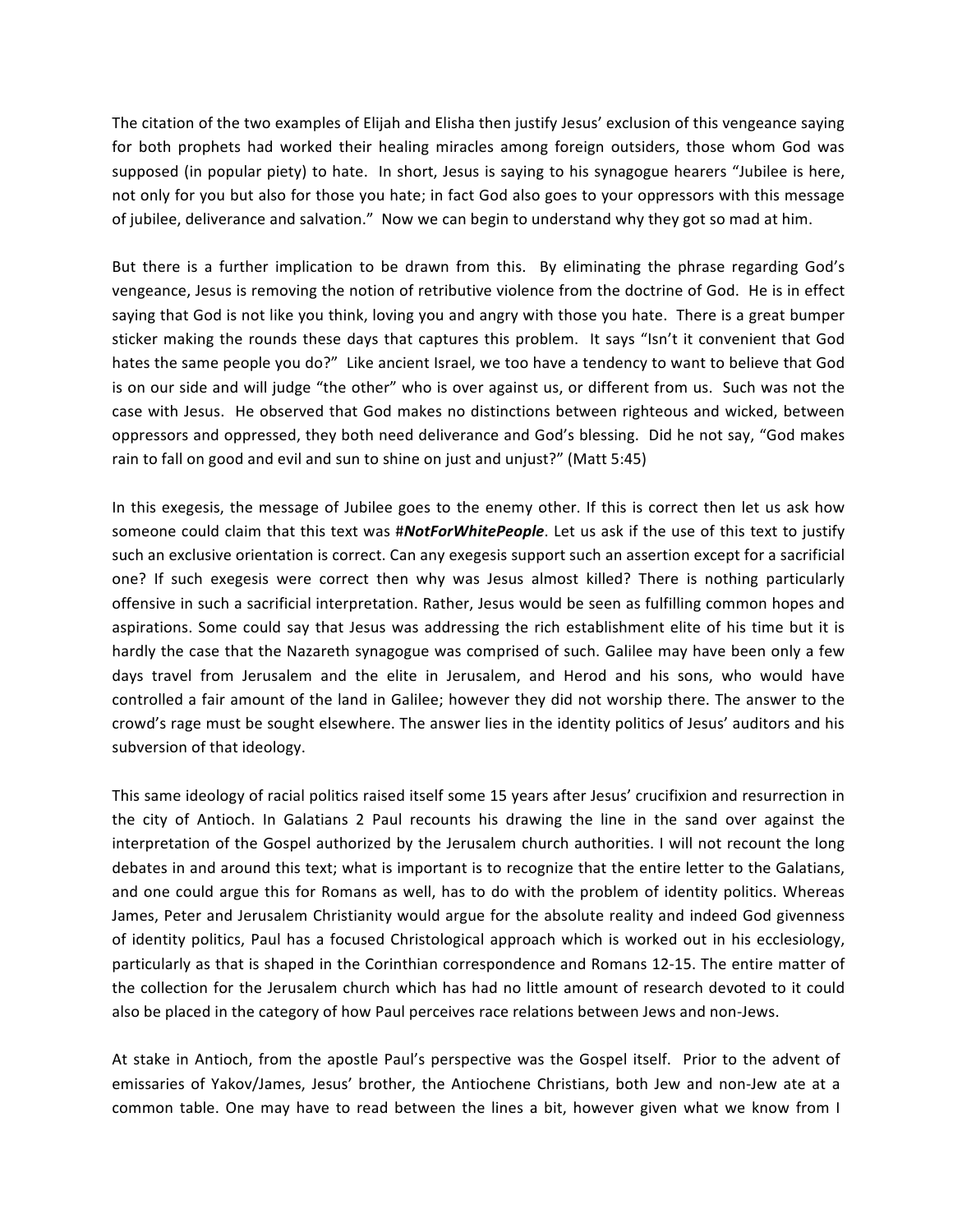Corinthians and Acts, the early churches celebrated a part of their common meal with a Eucharistic ritual. The significance element here is that the table that the Jews ate at was not kosher by any Jewish standard. Dunn observes that kosher was one of three significant religio-ethnic markers of Judaism, the other two being circumcision and the keeping of the Sabbath. For Jewish Christian to eat together with Gentile Christians one had to have first dealt with this issue as an identity marker. Was Paul's influence in Antioch partly to account for this? I think this a likely possibility.

The 'men from James' came with a requirement, not a request. They demanded that Jews not eat together with Gentiles. The issue was a religious-racial issue. Paul will argue in Galatians that the Gospel revelation that God had come to destroy the 'stoikeia kosmou', what we might term the epistemology, hermeneutic and meta-narratives of created by humans. In place of humanly constructed narratives only the story of Jesus remained. His was the story by which all other narratives were to be read...and critiqued.<sup>19</sup> Jerusalem Christianity would subsume the Jesus story within Second temple Jewish eschatology replete with the destruction of the gentiles and the elevation of Israel as a nation.

 $^{19}$  This remark carries an important connotation: Jesus' scholarship, by and large, has tended to accept the metanarrative of the writer of Chronicles regarding 'exile.' N.T. Wright's work, The New Testament and the People of God (Minneapolis: Fortress, 1992) has been heavily criticized by Second Temple scholarship for the 'naïve' mingling of meta-myth and 'history.' In more 'liberal' Jesus studies one finds an emphasis on the categories of 'exile and restoration' now transmuted into ideological cultural wars, politics and economics. New Testament, Jesus scholars and [so-called] critical theologies might take note of this literature. See Lester Grabbe, *Leading Captivity Captive:* The Exile as History and Ideology (Sheffield: Sheffield Academic Press, 1998). In that volume Robert Carroll avers that the concept of 'exile' was strictly a Jerusalem approach to Israelite historiography. In other words 'Exile' is a trope of the domination system wrought by Jerusalem scribal elitists. Our argument that Jerusalem Christianity embedded identity politics in the Gospel is reflected in the ideological notion of the meta-myth of exile and redemption, which is reflected, as noted above, in certain Second Temple eschatological views. Carroll "Exile! What Exile? Deportation and the Discourses of Diaspora" states "It is the taking of an ancient Jerusalem-orientated point of view by writers who are twentieth-century scholars as if such a partisan position could be taken up by non-participants without involving considerable bad faith (mauvaise foi). The point I am getting around to making is this: from the position of modern readers of the Bible there can really only be a sense of exile as something propounded by a Jerusalem- or Palestinian-orientated point of view" and "The prophetic literature retains (maintains) a very strong awareness of the diaspora, but its tropes seem to be edited into the service of a Jerusalem-centered ideology. Of course this need only be centre and periphery discourse that reflects Jerusalembased traditions. In the diaspora very different traditions may have played their part in maintaining identity and cultural prosperity. The very many references in the prophetic literature to the ingathering of the dispersed communities (e.g. Isa. 60.1-14; Jer. 31.2-14; Ezek. 36.16-38) may reflect a genuine expectation for the restoration of the diaspora or they may simply reflect the pious rhetoric of 'next-year-in-Jerusalem' type of discourse" and "the Hebrew Bible is a literature of dispersal and deportation, of representations of and reflections on life lived outside one centre and inside other centres (centre and periphery are relativized by perspective). There is more than one centre in the Hebrew Bible, though the tendency of the 'canonical' text is for the Jerusalem writers to have contaminated all the other writings with their own ideological holdings and values. No wonder among the prime requisites for any reading of the Hebrew Bible is the need for a strong application of *Ideologiekritik* (ideological criticism) in order to over-come the ideological biases which the writers may have incorporated into the biblical text.(67, 78, 79); in the same volume see the essay by Philip R. Davies, "Exile? What Exile? Whose Exile?", Davies notes "'The Exile' furnishes an excellent test case for such an approach, not least because 'exile' is itself a gloriously slippery term, disguising itself (to some) as representing simple historical fact or event, but clearly functioning as something different, namely, a claim about ethnicity and relationship to a 'homeland' and an implication of enforced absence" and "At the literary level, too, 'the Exile' stands at the centre of a quite complex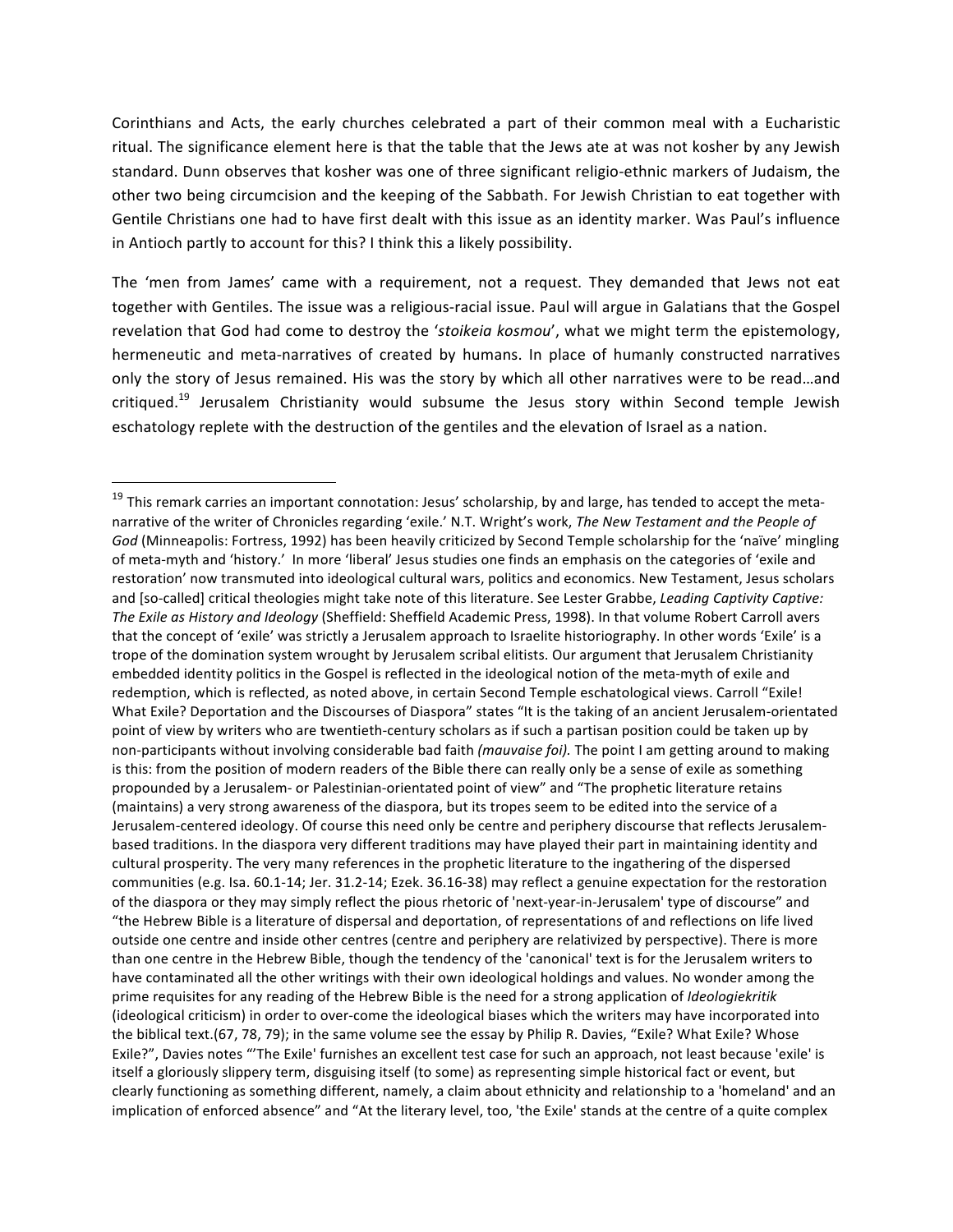Paul drew a line in the sand at Antioch in 48 C.E. He would then go in in the years 50-52 C.E. to write his great letters. The Thessalonian letters had already been penned seven years previously.<sup>20</sup> These letters reflect one very singular thing missed by most interpreters of Paul who try to make the Thessalonian letters and the others letters form a cohesive theology, viz., there is an evident shift between the letters of 41. C.E. and those following the Antioch incident in 48. That shift is the rejection of a second Temple Jewish eschatological framework. The Christological apocalyptic element, the whole restructuring of reality, stands behind the shift that Paul made in those 'silent years' between 41 and 48.

It would be this shift that caused Paul to rethink theological anthropology in light of the True Human (or for Paul, the Second Adam) Jesus the Christ. No longer taking his anthropological categories of race, gender and class from his culture, Paul understood all these distinctions only in light of the event of the death of Christ, an event recapitulated in the liturgy and practice of the early church in her baptismal rites and Eucharistic celebrations. The ritual expression of the elimination of human distinctions or what today would be called socially constructed identities occurs for the believer as they enter the waters of baptism. Upon rising they are now all 'like' Jesus, they are all just followers of Jesus, no other distinction holds.

Now here is the sad fact: this did not anchor in early Christianity for a number of reasons. One already sees Paul's egalitarian ecclesiology morph into a patriarchal form in the Pastorals, and later as the second and third centuries develop there is a clear move away from that to an all-male priesthood. For 2,000 years Christianity has struggled to acknowledge and put away these 'stoikeia kosmou' that continue to rule in the sphere of the church. When the New Testament was formed there was a

<u> 1989 - Andrea Santa Andrea Andrea Andrea Andrea Andrea Andrea Andrea Andrea Andrea Andrea Andrea Andrea Andr</u>

intertextual tissue. The major biblical narrative sequence that Kings brings to a close (sometimes called the 'Primary History', comprising Torah and Former Prophets) opens with a primeval story of order out of chaos, dry land out of ocean, and follows with a tale of loss of allotted garden and banishment following human disobedience. Soon afterwards comes the Flood: judgment on the world for its wickedness, with the preservation of a small 'remnant'. These themes, regardless of any authorial or editorial intentionality, of order and chaos (mytholo-gized as dry land and sea: or Israel and nations), of expulsion from divinely granted territory ('flowing with milk and honey', a phrase used 15 times in the Pentateuch) and of preservation of a favored line clothe 'the Exile' with the garments of archetypal mythology. And like the great myth that it is, 'the Exile' mediates a basic contradiction: punishment and salvation. The 'exiles' are simultaneously punished for the past and by their very exile rather than destruction guaranteed salvation for the future" (128, 130). Davies is clear that underneath the 'myth' of the Exile lays real historical processes and 'victims': "But this is only half of my thesis; for my concern is also with the *realia* (I leave the term for the moment unproblematized), for without some knowledge of the events that constitute the wellspring of 'the Exile' we cannot totally explain the mythical configurations. The agenda I am pursuing does not by any means minimize the importance of historical events, for every myth and every idea, every ideological construction has, according to my materialist philosophy, a basis in human political, social and economic life." Of course this is very similar to the view of René Girard who contends that behind human myths lay real historical victims. The Protestant who accepts the myth of Exile-Restoration is also accepting the Janus-faced god that inhabits these texts, and an appeal to them and this myth lies directly beneath the entire social agenda of the both the Christian Right and Christian Left and their misconstrual of the character of Jesus' understanding of 'the reign of Abba.'

<sup>20</sup> See Campbell's convincing arguments for the early dating of these letters in *Framing Paul* (Grand Rapids: Eerdmans, 2014). Robert Jewett in his otherwise excellent work does not deal with the dating of the letters in his Pauline chronology, *A Chronology of Paul's Life* (Philadelphia: Fortress, 1979). One of the strengths of Campbell's chronology is his use of the internal data of the letters in light of social history to create a Pauline chronology.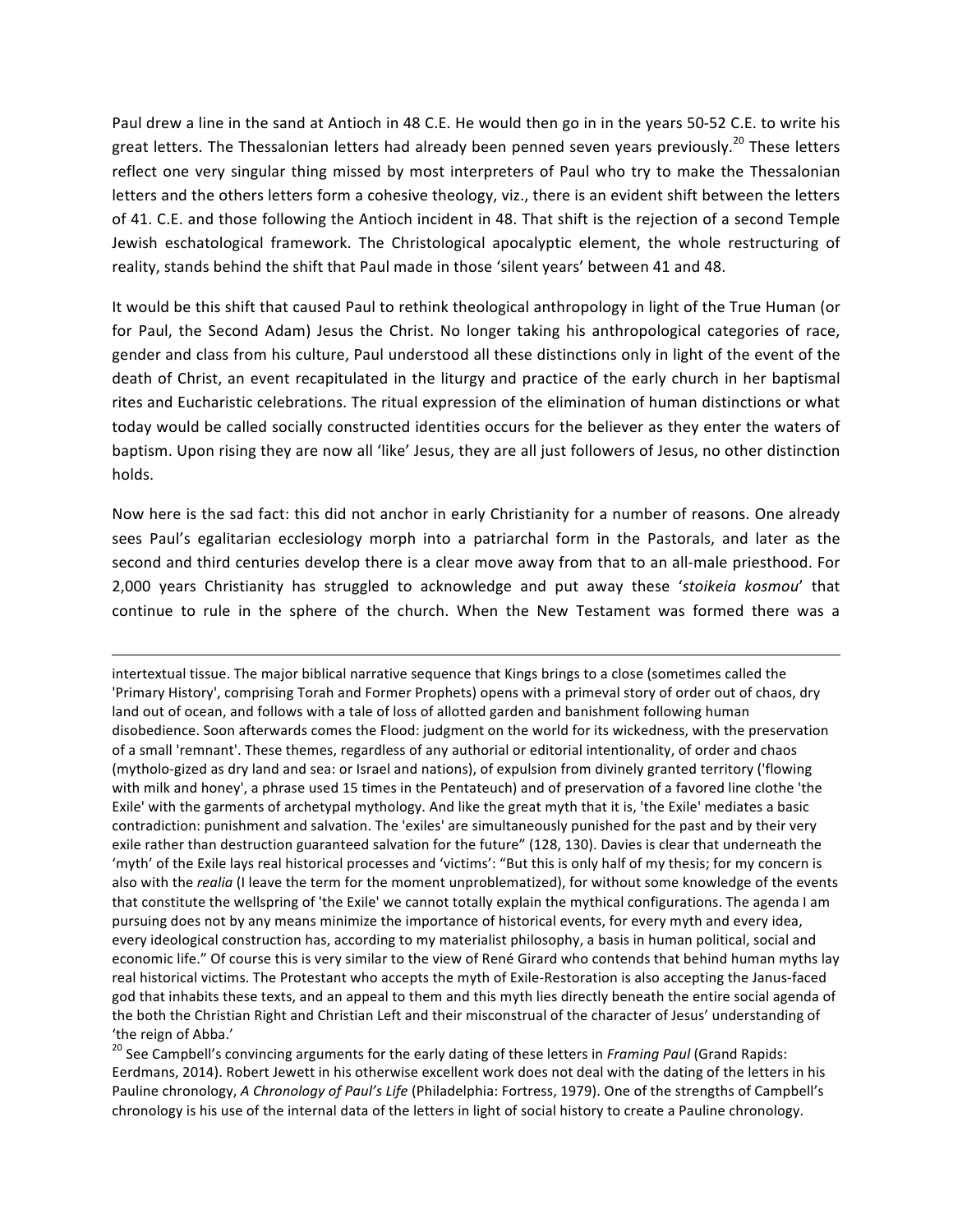desperate need for emerging orthodox Christianity to be unified over against the Gnostic and Donatist as well as Arian Christians and other heretical sectarian groups. Their perception that the books of the New Testament were mono-vocal included an implicit hermeneutic: no apostolic writing could be interpreted in contradiction to another apostolic document. Harmony was to be sought. This muted the fact that the two Christianities, one led by Jerusalem Christianity, and the other by Paul (and I would argue also the community of the Fourth Gospel) were contained in the New Testament.<sup>21</sup>

It is thus true that Christianity for almost the entirety of her history has contained two very different trees, both of which have borne fruit: the tree of 'obedience to Torah' and the message of the free grace of God. Back and forth these two competing visions of Christianity have battled in Christendom. The battle begun in Antioch rages until today in Christendom. This has two implications. First, the Evangelical white patriarchal Christian churches in America need to acknowledge their complicity in poor race relations, at the very least in their history, if not their current practice. Second, the LPF must acknowledge their complicity in turning the Gospel into identity politics. Both types of fundamentalism have litmus tests. Both appeal to a vengeful God. Both justify violence rhetorically and physically. Both have aberrant Christologies. Both worship a Janus-faced deity. Both can be called 'children of rage' who do 'not know what manner of spirit they are.'

Evangelicals have now, for several decades been challenging male hegemony in the church in America, sometimes more successfully than others. They have yet to really address economic, class or racial divisions adequately. They have yet to treat all who are baptized as members of one body. However the same is true of the LPF who can be applauded when they assert that the Gospel is #**NotFotWhitePeople**. These too must repent for demanding the exclusion of the other in order to be heard. This is exactly the voice of Abel's blood. Hebrews says "Jesus' blood speaks a better word than that of Abel" and Christianity in America tends to act far more like disciples of Abel than disciples of Jesus.

# **Part 3: Zeal and Fundamentalism**

Eric Hoffer composed *The True Believer*, his study on fanaticism, in 1951 and it has been through 23 editions from then until 2002.<sup>22</sup> In that study Hoffer analyzes the problem of 'zeal.' The Wikipedia article aptly summarizes Hoffer:

The "New Poor" are the most likely source of converts for mass movements/for they recall their former wealth with resentment and blame others for their current misfortune. Examples include the mass evictions of relatively prosperous tenants during the English Civil War of the 1600s or the middle- and working-classes in Germany who passionately supported Hitler in the 1930s after suffering years of economic hardship. In contrast, the "abjectly poor" on the verge of starvation make unlikely true believers as their daily struggle for existence takes pre-eminence over any other concern.

Racial and religious minorities, particularly those only partly assimilated into mainstream culture, are also found in mass movements. Those who live traditionalist lifestyles tend to be

<sup>&</sup>lt;sup>21</sup> On this see my The Jesus Driven Life, esp. chapter 4.

<sup>&</sup>lt;sup>22</sup> https://en.wikipedia.org/wiki/The\_True\_Believer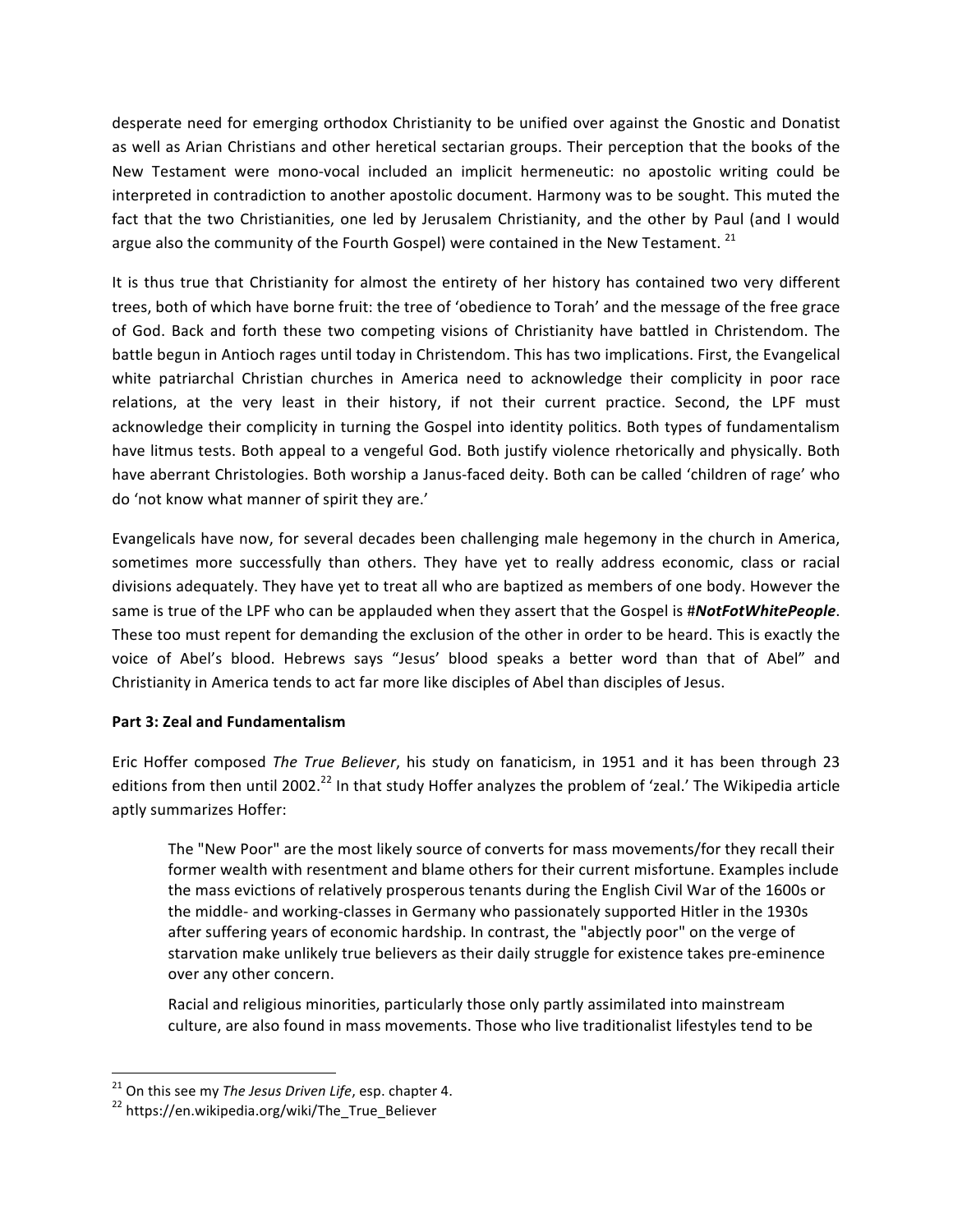content, but the partially assimilated feel alienated from both their forbearers and the mainstream culture ("the orthodox Jew is less frustrated than the emancipated Jew").

A variety of what Hoffer terms "misfits" are also found in mass movements. Examples include "chronically bored," the physically disabled or perpetually ill, the talentless, and criminals or "sinners." In all cases, Hoffer argues, these people feel as if their individual lives are meaningless and worthless.

Hoffer argues that the relatively low number of mass movements in America at that time was attributable to a culture that blurred traditionally rigid boundaries between nationalist, racial and religious groups and allowed greater opportunities for individual accomplishment.

That was 1951. In 2017 it is no longer the case that these boundaries are blurred; rather they have become rigidly defined. In the apostolic church, the same rigid boundaries prevailed in the race relations 'theory' of Jerusalem Christianity. The appeal of mass movements to individuals who feel powerless cannot be gainsaid; there is strength in numbers that is undeniable. However, as the 19<sup>th</sup> century Danish philosopher Søren Kierkegaard noted, "The crowd is untruth." Those who seek their identity in a crowd, group or mob lose their individuality, that is, they perceive themselves to be completely undifferentiated. To be different from the crowd, to raise questions is to place oneself in the vulnerable position of being ostracized or scapegoated.<sup>23</sup> How then does the individual who seeks identity in a group behave? As a mimetic double of the leader(s). The behavior of such persons is frequently manic; destructive behaviors are manifested and perceived of in a positive manner. We will term this the problem of 'zeal.'

A few years ago Reza Aslan published *Zealot* which confirmed for many in the Progressive/Liberal community what they thought other writers like Richard Horsley, John Dominic Crossan and Marcus Borg were affirming in their studies on Jesus, namely that Jesus, the social prophet, engaged in some sort of revolutionary activity which while not explicitly condoning violence surely does not condemn it.<sup>24</sup> Of course Jesus scholars were the first to pan the book as inadequate historiography, but the masses do not read reviewers and the book propelled Aslan into the high life of television news commentator; that is how well the book sold. This unfortunate circumstance has led certain LPF's to assert things about Jesus that cannot in any way be substantiated exegetically while claiming a pseudo-authority (the irony is almost off the charts).

In the LXX, *zelos* translates the Hebrew word 'kanah' "which underlies all uses of *zelos* in the LXX."<sup>25</sup> Unlike the Hellenistic use of the term in which one 'zealously seeks to ennoble one's personality'; the biblical term is tied to the domain of violence. The zeal of YHWH is often accompanied by violence or threats of violence. Zeal is linked with holiness and the paradigmatic figures in Judaism were Phineas

<sup>&</sup>lt;sup>23</sup> See the work of René Girard for a full explication of this thesis.<br><sup>24</sup> http://rezaaslan.com/book/zealot-the-life-and-times-of-jesus-of-nazareth/<br><sup>25</sup> The linguistic data is taken from the article by Stumpff in TDNT on 'zelos.' Of course the 'Kittel' word studies volumes must be used judiciously particularly the earlier volumes which contain erroneous and often supercessionist views of Judaism.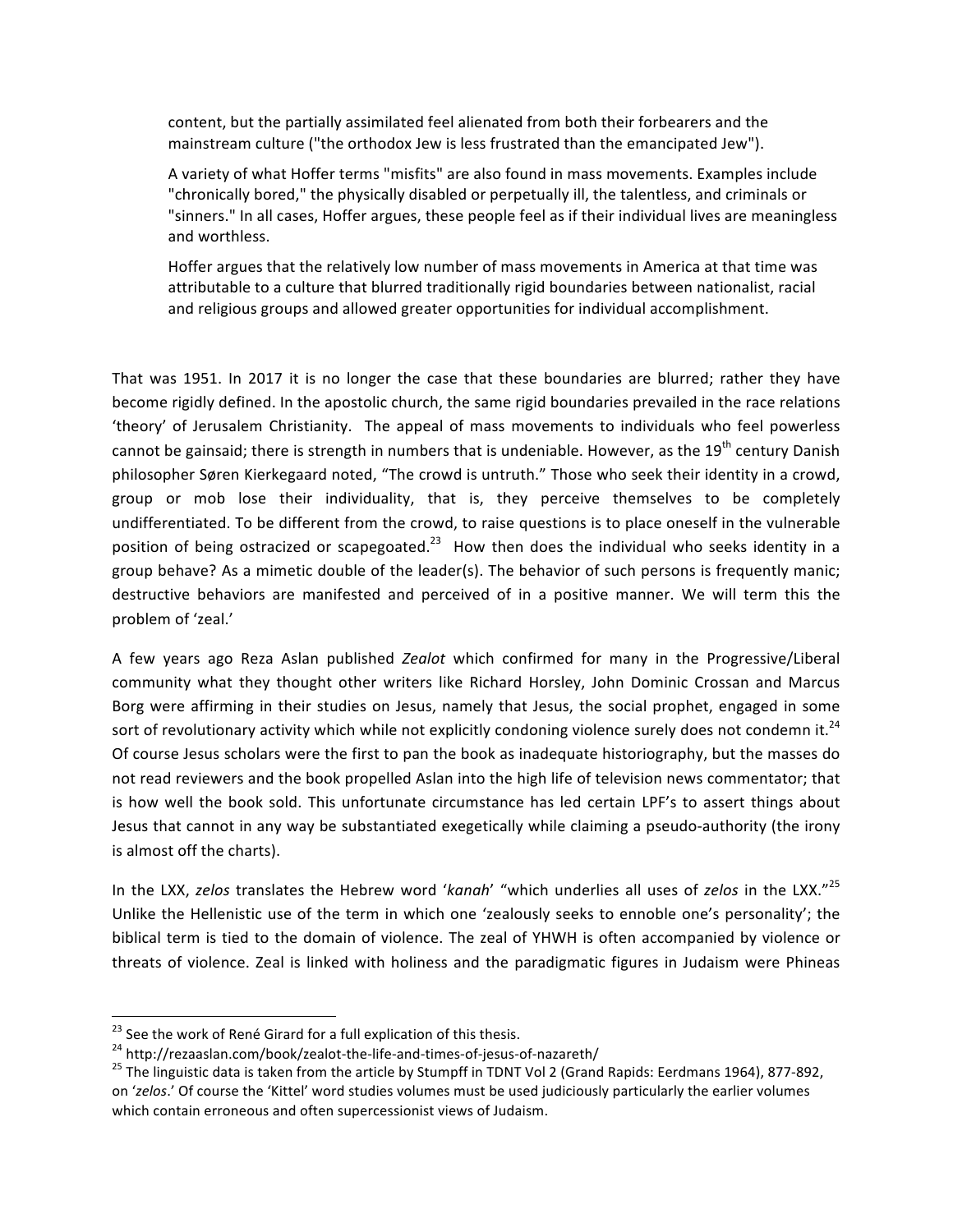and Elijah. The New Testament example of zeal is the apostle Paul who, in looking back on his life in Philippians 3, notes with regret that when it came to zeal, he was willing and able to destroy lives.

Laying out his 'creds' in Philippians 3:4-6 Paul says that when it came to zeal he was a top-notch, A-One lover of Torah. He went so far that in his thinking he had to "persecute the church." He loved Torah and that love led him to take as his model Phineas, the proto-typical zealot whose story is told in Numbers 25. God (El) had told Moses to "impale all the chiefs of the people in the sun before El, in order that the fierce anger of the Lord may turn away from Israel" (25:4). One poor bloke brought his lovely Midianite wife into their tent and whilst having a quickie before dinner, suddenly found Phineas busting through the camel skin, spear in hand. He proceeded to ruin their sex life by driving a spear through them both.

Now El (God) was so pleased with this that he turned away his fierce wrath from Israel due to Phineas' "manifesting such zeal among Israel on my behalf" (25:10). It didn't end there though. God granted Phineas his own personal "covenant of peace" and "a perpetual priesthood" (25:12-13). So if God is angry at the people because of their sin how did they get God to bless them? They would go kill anyone they think is offending God. The story doesn't end there for Phineas made it into Israel's rock and roll songbook: "Then Phineas stood up and interceded/and the plague was stopped/and that has been reckoned to him as righteousness/from generation to generation forever" (Psalm 106:30-31). At the time of the Maccabean revolution in 167 B.C.E., as the elder Matthias Maccabee lay dying he extolled the greatest heroes of Israel's faith citing Abraham who was "found faithful when tested and it was reckoned to him as righteousness", then he extols Joseph, and then Phineas who "because he was deeply zealous, received the covenant of everlasting priesthood" (I Macc. 2:51-54).<sup>26</sup>

 $26$  On Phineas and the role of zeal see John J. Collins, "The Zeal of Phineas: The Bible and the legitimation of Violence" in SBL, Vol 122, No. 1, Spring 2003, 3-21. The following are representative texts that point to the luminous role Phineas played in 'fundamentalist Judaism.' Numbers 25 "1 While Israel was staying at Shittim, the people began to have sexual relations with the women of Moab. 2 These invited the people to the sacrifices of their gods, and the people ate and bowed down to their gods. 3 Thus Israel yoked itself to the Baal of Peor, and the Lord's anger was kindled against Israel. 4 The Lord said to Moses, "Take all the chiefs of the people, and impale them in the sun before the Lord, in order that the fierce anger of the Lord may turn away from Israel." 5 And Moses said to the judges of Israel, "Each of you shall kill any of your people who have yoked themselves to the Baal of Peor." 6 Just then one of the Israelites came and brought a Midianite woman into his family, in the sight of Moses and in the sight of the whole congregation of the Israelites, while they were weeping at the entrance of the tent of meeting. 7 When Phineas son of Eleazar, son of Aaron the priest, saw it, he got up and left the congregation. Taking a spear in his hand, 8 he went after the Israelite man into the tent, and pierced the two of them, the Israelite and the woman, through the belly. So the plague was stopped among the people of Israel. 9 Nevertheless those that died by the plague were twenty-four thousand. 10 The Lord spoke to Moses, saying: 11 "Phineas son of Eleazar, son of Aaron the priest, has turned back my wrath from the Israelites by manifesting such zeal among them on my behalf that in my jealousy I did not consume the Israelites. 12 Therefore say, "I hereby grant him my covenant of peace. 13 It shall be for him and for his descendants after him a covenant of perpetual priesthood, because he was zealous for his God, and made atonement for the Israelites.'"

**Psalm 106:28-31** "28Then they attached themselves to the Baal of Peor, and ate sacrifices offered to the dead; 29they provoked the Lord to anger with their deeds, and a plague broke out among them. 30Then Phineas stood up and interceded, and the plague was stopped. 31And that has been reckoned to him as righteousness from generation to generation forever." The contraction of the contraction of the contraction of the contraction of the contraction of the contraction of the contraction of the contraction of the contraction of the contraction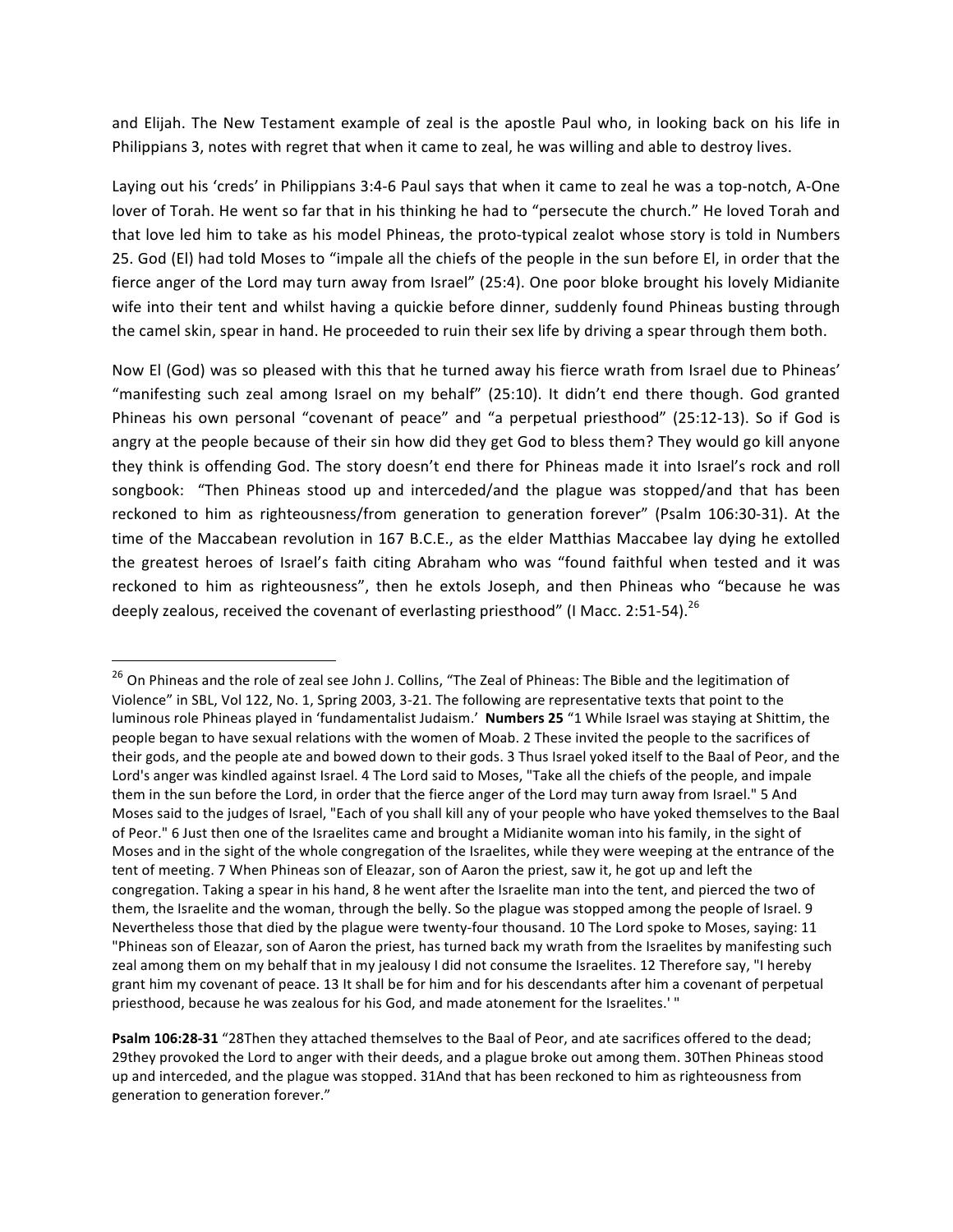**Sirach 45:23** "23 Phineas son of Eleazar ranks third in glory for being zealous in the fear of the Lord, and standing firm, when the people turned away, in the noble courage of his soul; and he made atonement for Israel. 24 Therefore a covenant of friendship was established with him, that he should be leader of the sanctuary and of his people, that he and his descendants should have the dignity of the priesthood forever. 25 Just as a covenant was established with David son of Jesse of the tribe of Judah, that the king's heritage passes only from son to son, so the heritage of Aaron is for his descendants alone.

<u> 1989 - Johann Stoff, fransk politik (f. 1989)</u>

**I Macc. 2:54** "54 Phineas our ancestor, because he was deeply zealous, received the covenant of everlasting priesthood."

**4 Macc 18.10ff** (The martyrdom of the woman with seven sons) "[Your father] read to you of Abel, slain by Cain, of Isaac, offered as a burnt offering, and of Joseph in prison. He spoke to you of the zeal of Phineas..."

Philo, On the Life of Moses LV(301)ff: "Accordingly, when license was thus given, they brought over a multitude of young men, having already long before this seduced their minds, and having by their tricks and allurements perverted them to impiety; until Phineas, the son of the chief priest, being exceedingly indignant at all that was taking place (for it appeared to him to be a most scandalous thing for his countrymen to give up at one time both their bodies and souls--their bodies to pleasure, and their souls to transgression of the law, and to works of wickedness), undertook a bold and impetuous action, such as was becoming to a young, and grave, and virtuous man. (302) For when he saw a man of his nation sacrificing with and then entering into the tent of a harlot, and that too without casting his eyes down on the ground and seeking to avoid the notice of the multitude, but making a display of his licentiousness with shameless boldness, and giving himself airs as if he were about to engage in a creditable action, and one deserving of smiles--Phineas, I say, being very indignant and being filled with a just anger, ran in, and while they were still lying on the bed, slew both the lover and the harlot, cutting them in two pieces in the middle, because they thus indulged in illicit connections. (303) When some persons of those who admired temperance, and chastity, and piety, saw this example, they, at the command of Moses, imitated it, and slew all their own relations and friends, even to a man, who had sacrificed to idols made with hands, and thus they effaced the stain which was defiling the nation by this implacable revenge which they thus wreaked on those who had set the example of wrong doing, and so saved the rest, who made a clear defense of themselves, demonstrating their own piety, showing no compassion on any one of those who were justly condemned to death, and not passing over their offences out of pity, but looking upon those who slew them as pure from all sin. Therefore they did not allow any escape whatever to those who sinned in this way, and such conduct is the truest praise; (304) and they say that twenty-four thousand men were slain in one day, the common pollution, which was defiling the whole army, being thus at once got rid of. And when the works of purification were thus accomplished, Moses began to seek how he might give an honor worthy of him who had displayed such permanent excellence to the son of the chief priest, who was the first who hastened to inflict chastisement on the offenders. But God was beforehand with him, giving to Phineas, by means of his holy word, the greatest of all good things, namely, peace, which no man is able to bestow; and also, in addition to this peace, he gave him the perpetual possession of the priesthood, an inheritance to his family, which could not be taken from it.

**Josephus Antiquities 4.6.12** "However, the mischievous attempt had proceeded further, if Zimri had not been first slain, which came to pass on the following occasion: - Phineas, a man in other respects better than the rest of the young men, and also one that surpassed his contemporaries in the dignity of his father, (for he was the son of Eleazar the high priest, and the grandson of [Aaron] Moses' brother,) who was greatly troubled at what was done by Zimri, he resolved in earnest to inflict punishment on him, before his unworthy behavior should grow stronger by impunity, and in order to prevent this transgression from proceeding further, which would happen if the ringleaders were not punished. He was of so great magnanimity, both in strength of mind and body, that when he undertook any very dangerous attempt, he did not leave it off till he overcame it, and got an entire victory. So he came into Zimri's tent, and slew him with his javelin, and with it he slew Cozbi also, Upon which all those young men that had a regard to virtue, and aimed to do a glorious action, imitated Phineas' boldness, and slew those that were found to be guilty of the same crime with Zimri. Accordingly many of those that had transgressed perished by the magnanimous valor of these young men; and the rest all perished by a plague, which distemper God himself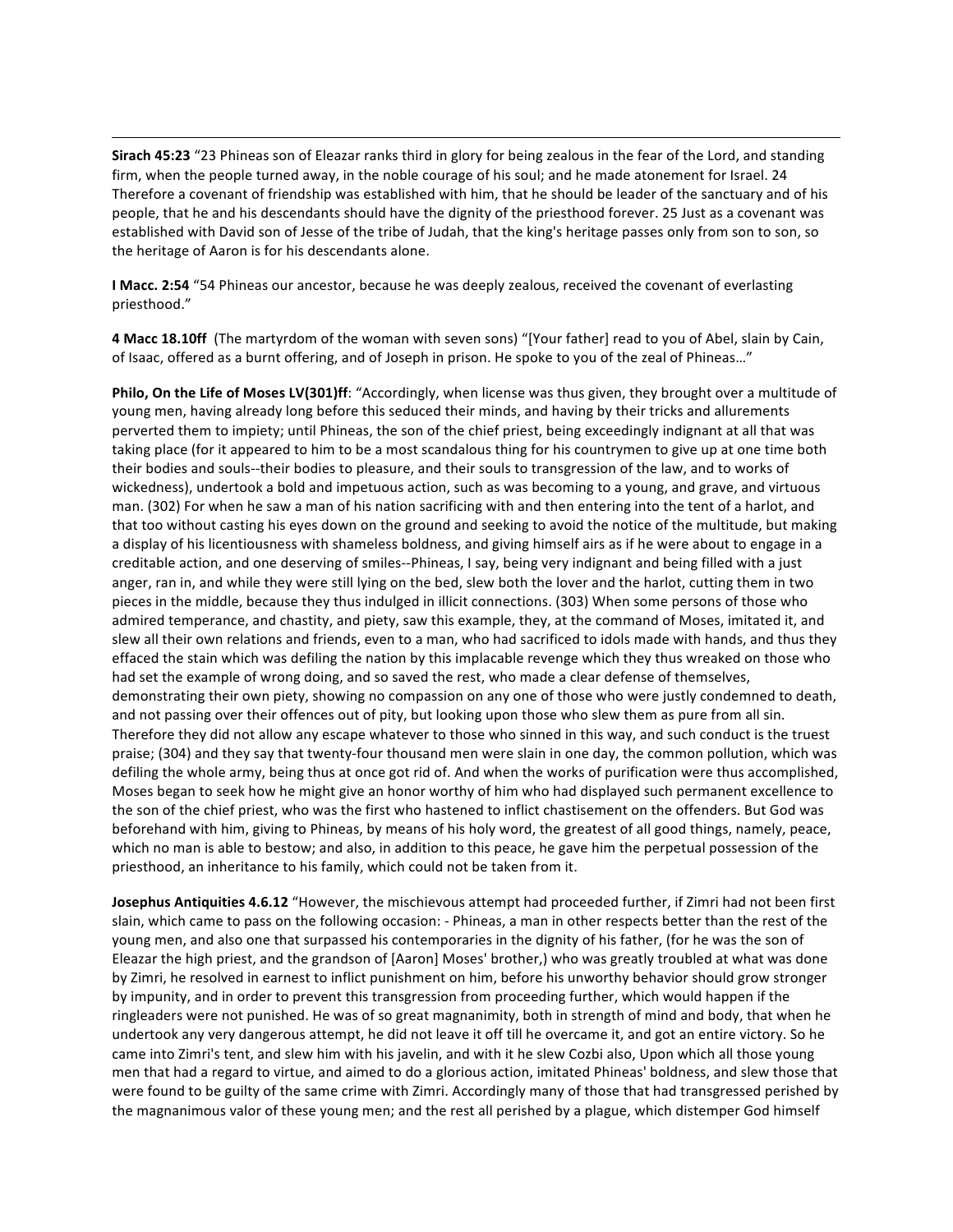Does any of this language sound familiar? It should. The entire letter to the Galatians is built around the problem of what happens when Torah is interpreted through the lens of zeal. When Paul refers to Abraham in Galatians 3:6 should we think of Phineas as the contrast? Yes! Immediately Paul goes on to cite Deuteronomy 27:26, "Cursed is everyone who does not observe and obey all things written in the book of the Law." If God curses you, then you are fair game here below for others to do with you as they please and that usually means getting rid of you. If you are perceived as a law-breaker, and if by your violating Torah you bring God's wrath down upon the nation, it is essential to get rid of you, for you are sin, and must be purged. A zealous interpretation of Torah brings death and destruction in its wake. For the zealot, the law is an accusatory instrument. It is used satanically in order to justify violence against the perceived violator, the sinner, the heretic, the law-breaker. This is why Paul could say he was the most zealous person he knew. What he is saying in other words in his confession in Philippians 3 is that he was the most satanic person he knew, the one who, like the Attorney General in the Prologue to Job, went about looking for those evil law-breakers, and he found them in the early Jesus movement followers. How far did Paul go? He consented to the lynching of Stephen. That was a righteous act as far as he was concerned. This satanic accusatory perspective blinded Saul/Paul and it still blinds people today, including sadly, Christians. $^{27}$ 

Paul's issue is not with the Torah as a set of guidelines, but as a means of exclusivity, of marginalization, of torture, and of death. This is why Paul can tell the Corinthians that the Torah was a "ministry of condemnation" (2 Cor. 3:9) or that "the letter kills" (3:6), and not just metaphorically or spiritually but literally. Every Christian justification for war, violence, subjugation, or torture comes from this

inflicted upon them; so that all those their kindred, who, instead of hindering them from such wicked actions, as they ought to have done, had persuaded them to go on, were esteemed by God as partners in their wickedness, and died. Accordingly there perished out of the army no fewer than fourteen [twenty-four] thousand at this time."

<u> 1989 - Andrea Santa Andrea Andrea Andrea Andrea Andrea Andrea Andrea Andrea Andrea Andrea Andrea Andrea Andr</u>

**Midrash Rabbah on Num 25:13**: "But did he [Phineas] offer a sacrifice, to justify the expression 'atonement' in this connection? No, but it serves to teach you that if a man sheds the blood of the wicked it is as though he had offered a sacrifice."

Targum Ps. Jonathan on Numbers 25 (6ff) [*Targum in Italics*]: 6. And behold, an Israelite man came *holding a plait* of hair of a Midianite woman, and brought her near toward his brothers in the sight of Moses and in the sight of all the congregation of the Israelites. He answered and said to Moses: "What is it that is wrong to approach her? And *if* you say that it is forbidden, did you not marry a Midianite woman, the daughter of Jethro? And when Moses *heard, he became excited and let himself go.*<sup>26</sup>But they (the Israelites) wept and recited the Shema, and stood at the door of the tent of meeting. 7. When Phineas bar Eleazar bar Aaron, the priest, saw this, he remembered the regulation and answered: "Whoever ought to kill, let them kill...8. *Twelve miracles were performed for Phineas at the time* when he went after the Israelite man with the stranger [there follows an enumeration of the twelve miracles]. 10. And the Lord spoke to Moses saying: 11. "The zealous Phineas bar Eleazar bar Aaron, the priest, has turned aside my anger from among the Israelites because when zealous of my zeal *he killed the sinners* among them; and *because of him* I did not destroy the Israelites in my zealousness. 12. In an oath I say to him in my name: Behold, I have decreed to him my covenant of peace, and *I will make him an angel of the covenant, and he shall live* eternally<sup>26</sup> to announce the redemption at the end of days.

 $^{27}$  On Galatians 3, see my video at https://www.youtube.com/watch?v=Vq1kWhAnPHU.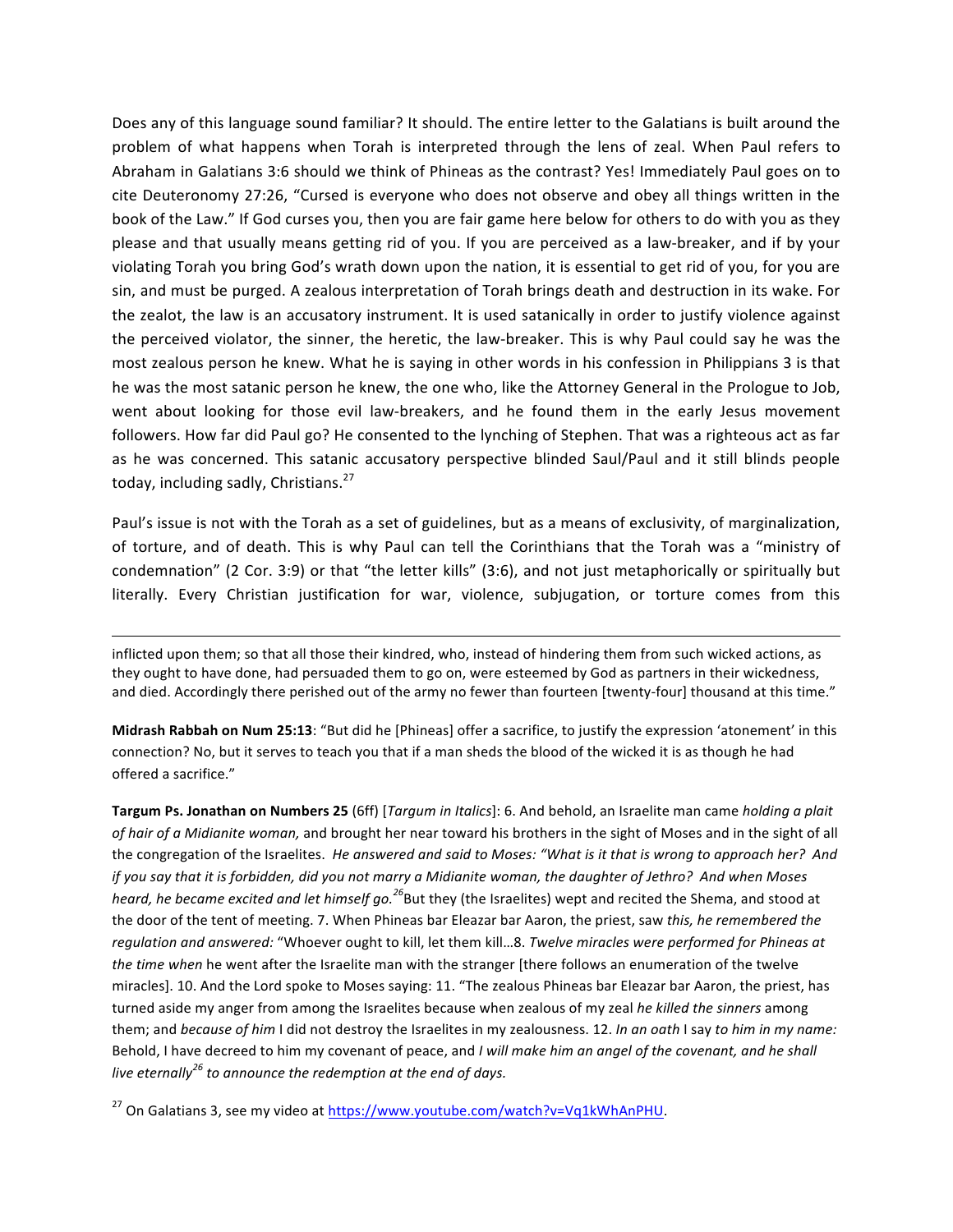misreading of Torah. What was meant as life is, because of our misguided interpretation, death itself. The zealous interpretation of the law, an interpretive model which dominated most of the groups in Paul's time (and which Peter and James would follow), is, and always has been, the problem, it is still a problem in American Christianity.

The only times the term *zelos* is used positively in Paul is when he switches to the Greek notion of zeal as the stirring of emotion to better oneself. It seems likely that Paul plays on the LXX (Jewish)-Greek contrast use of the term in Galatians 4:17-18. Paul will only use the term zeal when the end game is edification. It can never be destruction. Those who in their zeal take it upon themselves to protest in such a way as to destroy are not being zealous in the positive sense but in the LXX sense: full of selfrighteous indignation they retaliate at those who will not line up with their particular and peculiar understanding and utter their shibboleths. This has been my experience and it is the experience of others. Empathy for the victim should never be correlated with exclusion of the persecutor in the Christian faith; we are those who are called to forgive our persecutors, to bless our enemies and to love them. We are called to weep with those who weep; we are not called to retaliation and 'justified anger.'

A story in the Gospels highlights this argument. In Luke 9 the brothers Zebedee reveal the role played by the Phineas-Elijah zealot prototype in their theology. All the themes we have mentioned come together at this point: exclusionary holiness codes, politics, race relations and justification of negative and/or hostile feelings toward the 'other.' The Zebedee brothers saw themselves as righteous bringing in the reign of God in the same manner as Phineas and Elijah: through violence. Jesus clear rebuke to them ought to serve as a reminder to us today that there are those in our midst, even prominent voices (as were James and John in Jesus' circle) who would in their zeal discount, ostracize and potentially violate those who will not consent to their intellectual holiness codes and framing meta-narrative.

Zeal is a problem, not a solution, and unless the actions and theological model of the zealous LPF is taken seriously and dealt with the contamination of violence will prove disastrous among persons who self-identify as Liberal or Progressive Christians.

#### **Part 4: Conclusion**

In light of these exegetical arguments one may inquire how this plays out in the looming question about racism in America. The Google online dictionary defines 'racist' as "a person who shows or feels discrimination or prejudice against people of other races, or who believes that a particular race is superior to another." It is easy to spot the racism of the neo-Nazi; it is not easy to recognize that it is not just white people who are racist. For is it not the case that the hashtag #*NotForWhitePeople* discriminates against white persons? Is it not a perversion of the entire Gospel message which is 'for all' to declare that Jesus' inaugural sermon is exclusive to persons of color? How does this example not fit the definition of 'racist'? What if a naïve white Evangelical had done the same thing with the hashtag #NotFor\_\_\_\_\_\_People (fill in the blank)? Do you think for a moment that Christian progressives would ignore this? How does this interpretation which has no exegetical foundation receive such quick approbation as it did when it was posted on Facebook last spring, particularly by so-called white allies? Here is where the real problem of the LPF lies: the double standard or hypocrisy of asserting that all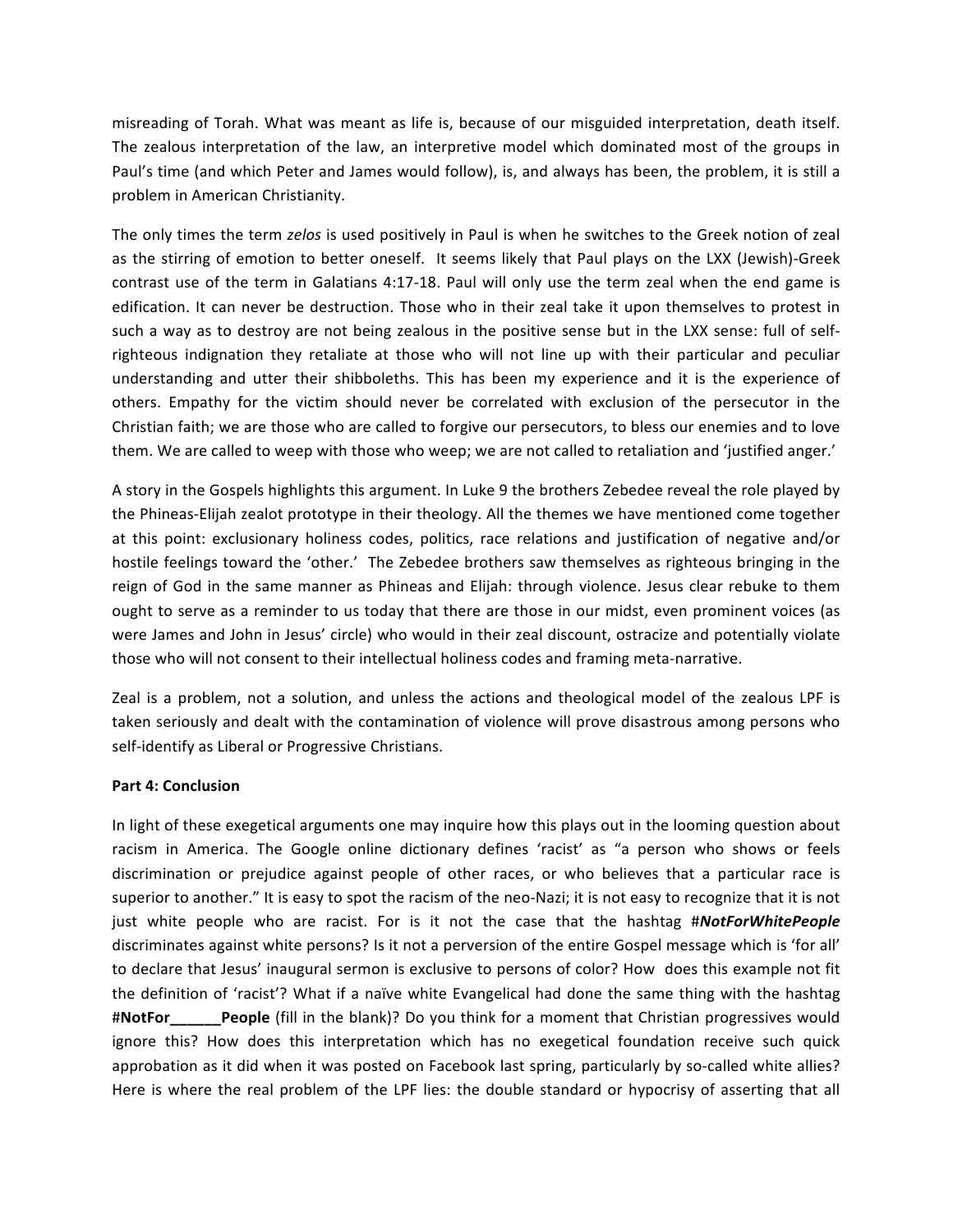people are equal but some are more equal than others.<sup>28</sup> The very thing they decry in others they do themselves. This does not help the conversation at all and just as in the first century was rent by a form of Christian fundamentalism so also in our own time churches are being rent asunder by the demands to conformity of the zealous LPF.<sup>29</sup> Churches, that since the 1960's had worked hard toward racial integration, are being split by the demand of the LPF to accept *in toto* the entire agenda of the LPF including the infallible meta-narrative of certain 'race relations theory.' This is not only unfair; it is also unacceptable within the ecclesial sphere.

Let us call the importation of this agenda what it truly is: the attempt to smuggle an elitist liberal Torah into the sphere of the Gospel. It begins with the assumption that God's revelation in Jesus Christ is insufficient and must have other grounding. Douglas Campbell, following Karl Barth vigorously inveighs against this referring to this particular theological move as 'methodological Arianism.' He is spot on to recognize that only God can reveal God, following the epistemological frame of Athanasius, particularly as the church father is interpreted by T.F. and J.B. Torrance, and of course Karl Barth. The LPF on the other hand has chosen to walk away from that which the church has always confessed, namely, that in Jesus of Nazareth everything was said that will ever need to be said about God. Of course this same move is made by the Conservative Fundamentalist when they argue from Platonic and Aristotelian presuppositions which led Phillip Lee to contend that both versions of Protestantism, liberal and conservative, have an identical set of presuppositions and these presuppositions are Gnostic Christian ones!<sup>30</sup> Little wonder then that both LPF and conservative fundamentalism dispense with Jesus' ethics and resort to some form of Niebuhrian theological ethics. $31$ 

Finally, the fundamentalist engages in selective justice. For the LPF this means justice for persons of color, and often, compensation for past wrongs. They will often include Native Americans in the list of those marginalized by white males as the US expanded from the Atlantic to the Pacific. The LPF contends that the person of color has an equal right to jobs, income streams, and lifestyles as the 'white privileged' have and they do. Yet none of these same LPF's would consider selling their home which stands on stolen land, and giving the money to the local Native American tribe (or any other if there are no descendants). There is no way they would do that, yet the demand of the LPF is that white males give up privilege (which is 'apparently' a social commodity with limited availability). This is hypocrisy of the highest order and it is selective justice.

If the conversation is to move forward in America the first thing that must occur for the Progressive Christian movement is to acknowledge that its fundamentalist adherents have created an untenable environment for dialogue or rapprochement. Instead of acting as the PC Police, requiring shibboleths to be uttered before one can come to the table, the Progressive Christian movement must acknowledge that the zealous activist and racist approach, tacitly approved by their virtual silence on this matter, must cease. The strategies and tactics of the fundamentalist LPF's must be condemned in the same

<sup>&</sup>lt;sup>28</sup> This, of course, is a paraphrase from George Orwell's Animal Farm.<br><sup>29</sup> Again, this applies mutatis mutandis, and perhaps even more so, to Evangelical Fundamentalism.<br><sup>30</sup> Against the Protestant Gnostics (Oxford: Oxf (Grand Rapids: Brazos, 2001) comprising the Gifford Lectures of that same year.